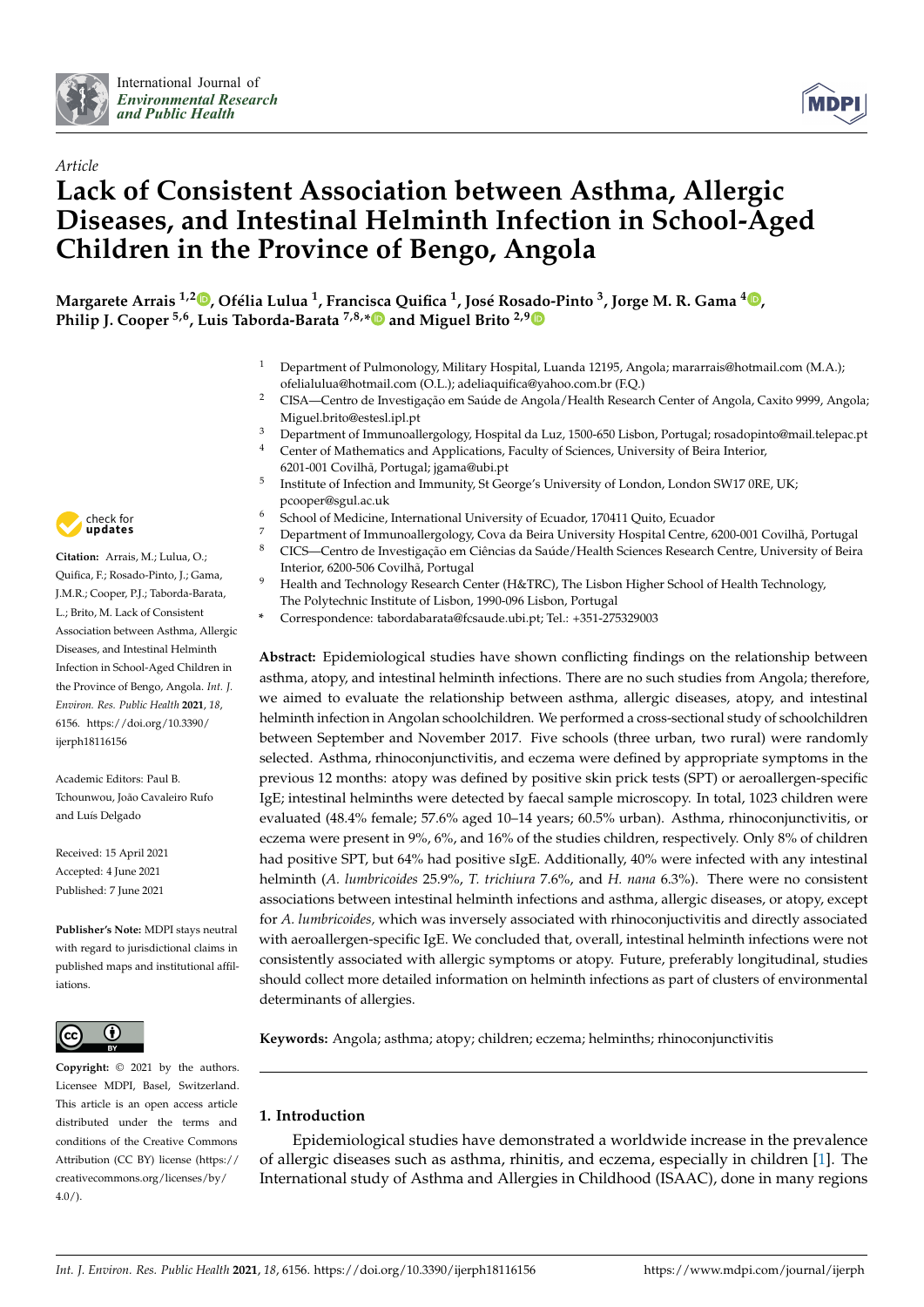worldwide including in Africa, showed an increase in the prevalence of these diseases over a 5–10-year period [\[2\]](#page-11-1).

The increase in allergic disease prevalence has been attributed to various factors including changes in environmental, socioeconomic, and lifestyle factors, as well as exposures to childhood infections including intestinal helminth parasites. It is estimated that more than two billion people are infected with intestinal helminths worldwide, especially in Africa, Latin America, China, and East Asia, where they are associated with poor hygiene and sanitation, and lack of access to health services [\[3\]](#page-11-2).

Helminth parasites are potent modulators of the host allergic inflammatory response, via mechanisms such as induction of IL-10 and TGF-β in peripheral blood mononuclear cells (possibly regulatory T cells) and regulatory B cells [\[4,](#page-11-3)[5\]](#page-11-4), and it has been suggested that helminth infections including intestinal helminths may reduce allergic disease prevalence in populations where these infections are endemic [\[6\]](#page-11-5). However, although infections with *Ascaris lumbricoides*, *Trichuris trichiura*, and hookworm have been associated with decreased prevalence of atopy measured by allergen SPT in two systematic reviews of epidemiological studies [\[7,](#page-11-6)[8\]](#page-11-7), their effects on allergic diseases have shown more discrepant results [\[6](#page-11-5)[–8\]](#page-11-7).

The prevalence of asthma and allergic diseases appears to be increasing in African children [\[9\]](#page-11-8), while human helminth infections remain a major public health problem [\[10](#page-11-9)[,11\]](#page-11-10). Several studies addressing the relationship between intestinal helminths and allergy have been done in African countries showing inverse, positive, or no associations [\[7](#page-11-6)[,8](#page-11-7)[,12](#page-11-11)[–23\]](#page-11-12). However, there are no previous studies addressing the relationship between intestinal helminth infections and allergy from Angola. Thus, the aim of the present study was to evaluate the relationship between the presence of helminth infections and prevalence of atopy, asthma and other allergic diseases among children living in the Angolan province of Bengo.

#### **2. Materials and Methods**

# *2.1. Study Area and Population*

The study was conducted in Angola, province of Bengo, municipality of Dande, Communes of the Caxito urban region and Úcua rural region in the Dande Health Demographic Surveillance System (HDSS-Dande) area. The HDSS from the Health Research Center of Angola (CISA) covers an area of 4700 km<sup>2</sup>, corresponding to 69 neighbourhoods, about 16,000 houses, and a population estimated to be 60,000 inhabitants [\[24\]](#page-12-0). The province of Bengo is located 60 km from the province of Luanda, has an extension of 33,016 km<sup>2</sup>, and a population estimated at 356,641 inhabitants. The municipality of Dande is the most densely inhabited, in which 62% of the population of the province is found. The province is predominantly rural with a tropical, semi-arid climate and annual temperatures ranging from 22 to 32 $°C$ .

# *2.2. Study Design*

This cross-sectional study of children was done between September and November 2017. Of the 33 schools in the study area, 5 (15%) were randomly selected, of which 3 were in urban and 2 in rural areas.

# *2.3. Sample*

All children aged 5 to 14 years were invited to participate. Any child with symptoms of possible infectious lung disease, or other chronic infectious diseases were excluded after clinical examination on the day of data collection. Children whose parents or guardians did not agree to participate in the study were also excluded.

The sample size to estimate a prevalence of at least 13% with 3% precision was calculated using OpenEpi [\(https://www.openepi.com/;](https://www.openepi.com/) accessed on 30 May 2017) from a population of 17,873 children aged 5–14 years in CISA HDSS-Dande. Estimates of prevalence were based on previous studies from Bengo, Luanda or elsewhere in Africa: intestinal helminths 32% [\[25\]](#page-12-1), asthma 13% [\[26\]](#page-12-2), allergic rhinitis 19% [\[27\]](#page-12-3), atopic eczema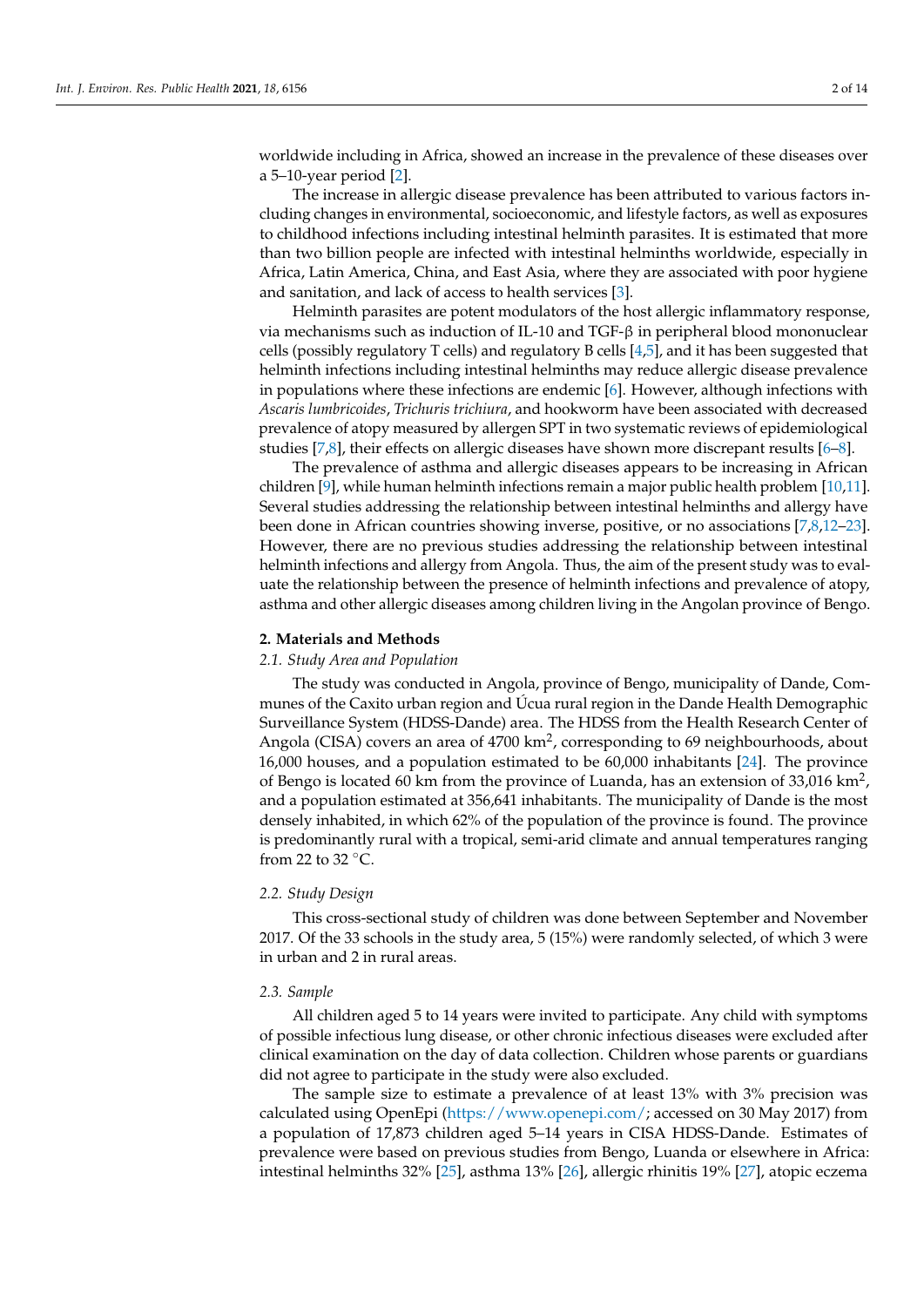20% [\[26\]](#page-12-2), and atopy 25% [\[28\]](#page-12-4). The estimated sample size of 471 was increased to 1000 based on a ~50% response rate.

# *2.4. Questionnaires*

Data collection was carried out using ISAAC methodology [\[29,](#page-12-5)[30\]](#page-12-6). Questionnaires were administered to parents or guardians in the presence of the child to collect information on symptoms of asthma, rhinitis, and eczema, as well as demographic and environmental data. Questionnaires were translated into and validated in Portuguese [\[29,](#page-12-5)[31,](#page-12-7)[32\]](#page-12-8), and were administered by a team of trained healthcare workers using standardised methodology.

### *2.5. Allergen Skin Prick Tests*

Skin prick tests were performed by two experienced nurses, supervised by a pulmonologist. Tests were carried out in accordance with the standardised procedure of the European Academy for Allergology and Clinical Immunology [\[33\]](#page-12-9). Twelve aeroallergens were used (*Dermatophagoides pteronyssinus*, *Dermatophagoides farinae*, *Blomia tropicalis*, Grass pollen mix, weed mix, *Aspergillus* species, *Cladosporium* species, *Mucor mucedo*, *Alternaria alternata*, cockroach mix, and dog and cat epithelia). Histamine was used as the positive control and saline as negative control (Leti Laboratories, Tres Cantos, Madrid, Spain). A small drop of each allergen extract was placed on the anterior surface of a forearm and pricked with a lancet (Leti Laboratories, Tres Cantos, Madrid, Spain). Weals were measured after 15 min and were considered positive if >3 mm (in the absence of a reaction to saline and a positive reaction to histamine) [\[33\]](#page-12-9).

#### *2.6. Inhalant Phadiatop Screening Test*

Five millilitres of blood was collected and the serum was separated. Sera were aliquoted and stored at  $-20$  °C prior to analysis using the inhalant Phadiatop<sup>TM</sup> test (Immunocap 250®, ThermoFisher Scientific, Uppsala, Sweden), which is a fluorescence enzyme immunoassay that detects specific IgE to 11 common inhalant aeroallergens [\[34](#page-12-10)[,35\]](#page-12-11). A positive screening test for aeroallergen-specific IgE (sIgE) was defined by Phadiatop<sup>TM</sup> values  $> 0.35$  kU<sub>A</sub>/L.

### *2.7. Stool Parasitological Examination*

A single stool sample was obtained from each child and processed using the Parasitrap® concentration (Parasitrap fixsepar Eco System, VWR International GmbH, Darmstadt, Germany) and Kato–Katz methods (Sterlitech Kit Katokatz method, Kent, Washington, DC, USA) to detect the presence of eggs and larvae of intestinal helminths and *Schistosoma haematobium*. Slides were examined independently by two technicians within 2 h of preparation following WHO recommendations [\[36\]](#page-12-12). The presence of any characteristic eggs or larvae using either method was considered positive. Intestinal helminth infection intensities were estimated using results of the Kato–Katz method and classified as light, moderate, or heavy according to WHO recommendations [\[37\]](#page-12-13).

#### *2.8. Definitions*

Asthma was defined by the presence of wheezing or whistling episodes in the chest in the previous 12 months; rhinitis was defined by the presence of sneezing, nasal secretions, or congestion, not associated with a cold or influenza in the previous 12 months; rhinoconjunctivitis was defined by the presence of nasal symptoms and itching and tearing of the eyes in the previous 12 months; and eczema was defined by the presence of an itchy rash in the skin that waxed and waned in the previous 12 months, in accordance with ISAAC [\[29,](#page-12-5)[31\]](#page-12-7). Atopy was defined either as a positive skin prick test to any aeroallergen [\[33\]](#page-12-9) or a positive test for sIgE [\[34](#page-12-10)[,35\]](#page-12-11). Eosinophilia was defined as an elevation of peripheral blood eosinophil counts above  $0.5 \times 10^9$ /L [\[38\]](#page-12-14).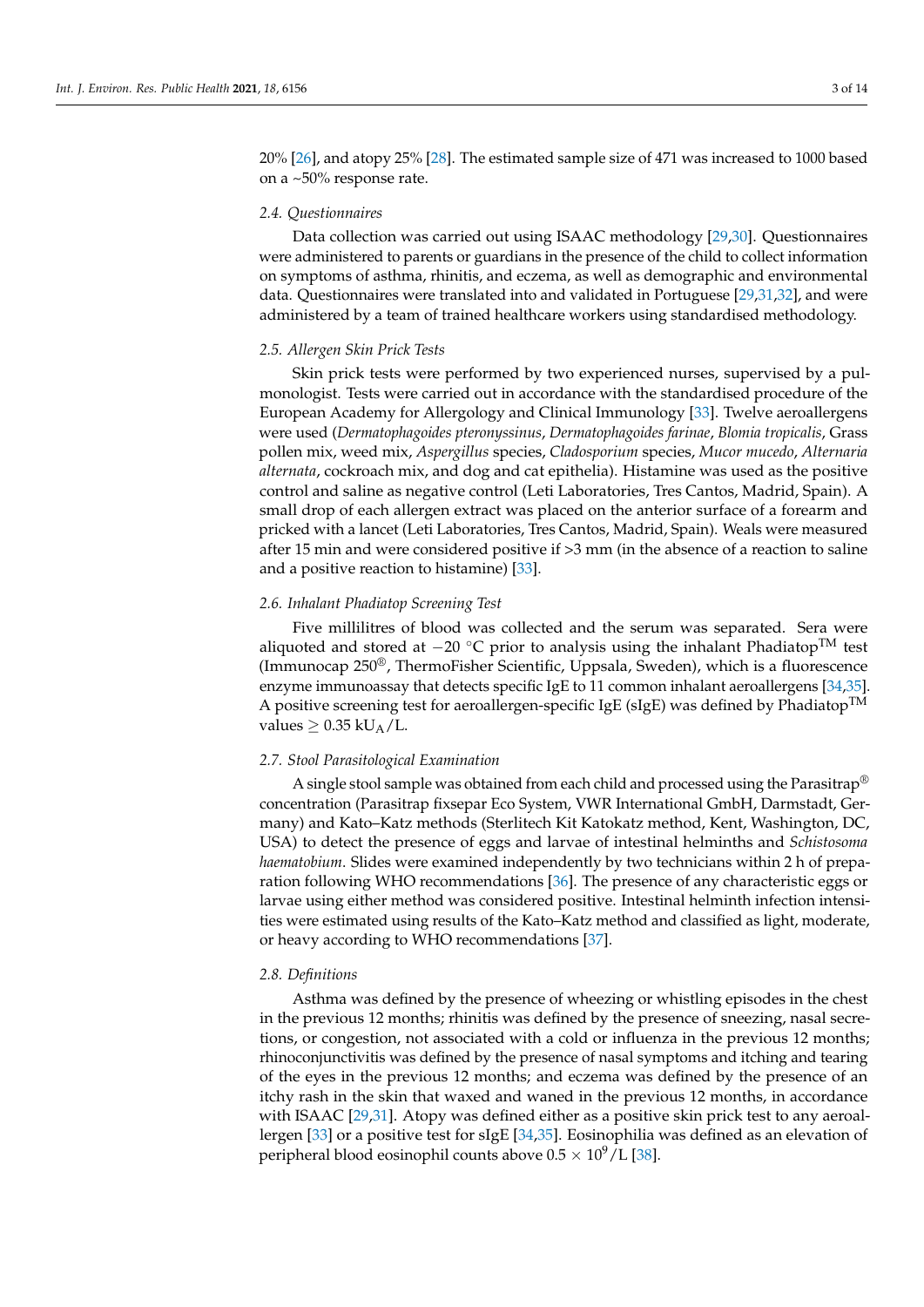# *2.9. Statistical Analysis*

Categorical variables were described using frequencies and percentages, and quantitative variables using mean, median, standard deviation, and maximum and minimum levels. Associations between variables of interest and potential risk factors were evaluated using logistic regression with adjustment for potential confounders selected on the basis of *p* < 0.2 in univariate analyses. Mann–Whitney U test was used for comparison of quantitative variables between two groups. Chi-square test was used to compare frequencies of categorical variables. Statistical significance was inferred by  $p < 0.05$ . Data were analysed using SPSS (version 25, IBM, Armonk, NY, USA).

### *2.10. Ethical Considerations*

This study protocol was approved by the Ethics Committees of the Ministry of Health of Angola (Date of approval: 2 May 2017) and the University of Beira Interior, Portugal (Protocol code: CE-UBI-Pj-2017-024; date of approval: 10 June 2017). Schools were included after seeking approval of school headmasters. Parents and guardians gave written informed consent for their children to participate. Antiparasitic treatment (albendazole and/or praziquantel, as appropriate) was provided for free to all children with positive stool samples. Children with asthma, rhinoconjunctivitis, and atopic eczema requiring treatment were referred to the health system and advice on allergen avoidance provided to parents of children with positive skin prick tests.

# **3. Results**

### *3.1. Sociodemographic Data*

The sample consisted of 1023 children aged 5 to 14 years from five schools. Sociodemographic characteristics of the sample are shown in Table [1.](#page-4-0)

| Parameter                 | $N$ (%)    |
|---------------------------|------------|
| <b>Sex</b>                |            |
| Female                    | 495 (48.4) |
| Male                      | 528 (51.6) |
| Age range (year)          |            |
| $5 - 9$                   | 434 (42.4) |
| $10 - 14$                 | 589 (57.6) |
| Residence                 |            |
| Urban                     | 619(60.5)  |
| Rural                     | 404 (39.5) |
| Anthelmintic treatment    |            |
| Yes                       | 392 (38.3) |
| No                        | 561 (54.8) |
| No data                   | 70 (6.8)   |
| Eosinophilia *            |            |
| Yes                       | 707 (69.1) |
| No                        | 316 (30.9) |
| Allergic diseases         |            |
| Asthma                    | 95(9.3)    |
| Rhinoconjunctivitis       | 61(6.0)    |
| Eczema                    | 163 (15.9) |
| Atopy                     |            |
| Aeroallergen SPT          | 82 (8.0)   |
| Aeroallergen-specific IgE | 618 (64.1) |

**Table 1.** Sociodemographic characteristics of study sample of 1023 children.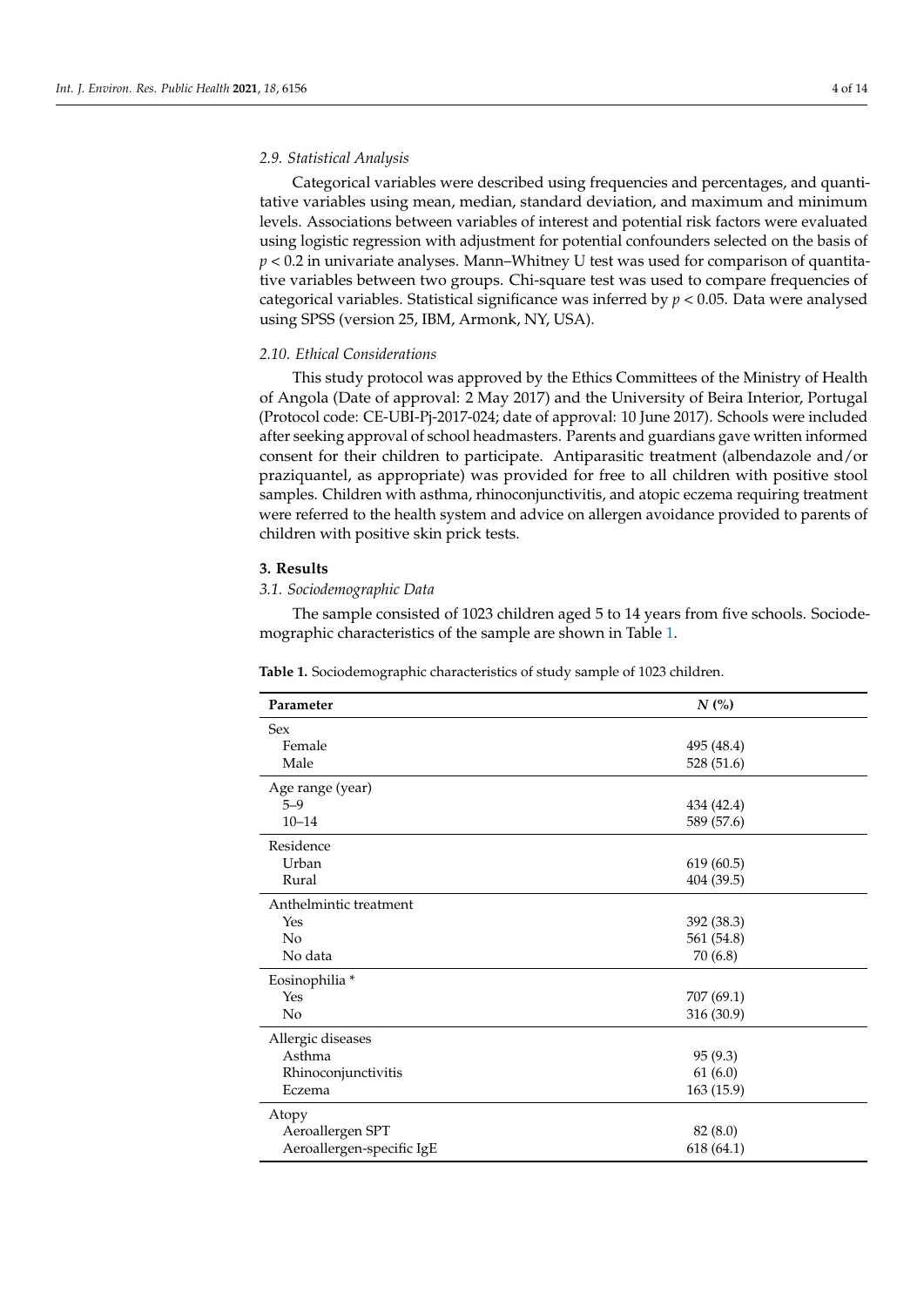<span id="page-4-0"></span>**Table 1.** *Cont*.

| Parameter             | $N$ (%)    |
|-----------------------|------------|
| Helminth parasites    |            |
| Any helminth          | 407 (39.8) |
| A. lumbricoides       | 265(25.9)  |
| Intensity             |            |
| Light                 | 147 (14.4) |
| Moderate/heavy        | 106(10.4)  |
| T. trichiura          | 78 (7.6)   |
| Intensity             |            |
| Light                 | 71 (6.9)   |
| Moderate/heavy        | 2(0.2)     |
| A. duodenale          | 10(1.0)    |
| Intensity             |            |
| Light                 | 5(0.5)     |
| Moderate/heavy        | 0(0.0)     |
| <i>S. stercoralis</i> | 34(3.3)    |
| H. nana               | 64 (6.3)   |
| S. haematobium        | 23(2.2)    |
| E. vermicularis       | 11(1.1)    |

\* In peripheral blood.

Approximately half the children were boys (51.6%), and most children were aged 10 to 14 years (57.6%) and lived in an urban area (60.5%). Most mothers had 4 years or less of schooling (71.4%; data not shown).

# *3.2. Asthma and Allergic Diseases*

Asthma, rhinoconjunctivitis, and eczema symptoms were reported for 9.3%, 6.0%, and 15.9% of children, respectively. Associations between sociodemographic factors (including helminth infections) and allergic diseases symptoms are shown in Tables [2](#page-5-0) and [3.](#page-5-1)

| Variable                                                                           |                                                          | Asthma                                                                                      |                                  | Rhinoconjunctivitis                                  | Eczema                                                                   |                                                      |                                                           |                                                                           |                                  |
|------------------------------------------------------------------------------------|----------------------------------------------------------|---------------------------------------------------------------------------------------------|----------------------------------|------------------------------------------------------|--------------------------------------------------------------------------|------------------------------------------------------|-----------------------------------------------------------|---------------------------------------------------------------------------|----------------------------------|
|                                                                                    | $N$ (%)                                                  | <b>OR</b><br>$(95\% \text{ CI})$                                                            | p                                | $N$ (%)                                              | <b>OR</b><br>$(95\% \text{ CI})$                                         | p                                                    | $N$ (%)                                                   | OR<br>$(95\% \text{ CI})$                                                 | p                                |
| Sex<br>Female<br>Male                                                              | 55 (57.9)<br>40(42.1)                                    | 1.53(0.99; 2.33)                                                                            | 0.053                            | 30(49.2)<br>31(50.8)                                 | 1.03(0.62; 1.74)                                                         | 0.898                                                | 92 (56.4)<br>71 (43.6)                                    | 1.47(1.05; 2.06)                                                          | 0.025                            |
| Age<br>$5-9$<br>$10 - 14$                                                          | 44 (46.3)<br>51 (53.7)                                   | 0.84(0.55; 1.28)                                                                            | 0.421                            | 11(18.0)<br>50(82.0)                                 | 3.57(1.83; 6.94)                                                         | < 0.001                                              | 67(41.1)<br>96 (58.9)                                     | 1.07(0.76; 1.50)                                                          | 0.710                            |
| Residence<br>Urban<br>Rural                                                        | 57(60.0)<br>38(40.0)                                     | 0.98(0.64; 1.50)                                                                            | 0.915                            | 35(57.4)<br>26(42.6)                                 | 0.87(0.52; 1.47)                                                         | 0.606                                                | 112(68.7)<br>51(31.3)                                     | 1.53(1.07; 2.19)                                                          | 0.020                            |
| Helminths (any)<br>N <sub>o</sub><br>Yes                                           | 57(60.0)<br>38(40.0)                                     | 1.01(0.66; 1.55)                                                                            | 0.964                            | 47 (77.0)<br>14(23.0)                                | $\mathbf{1}$<br>0.43(0.23; 0.79)                                         | 0.007                                                | 96 (58.9)<br>67(41.1)                                     | $\mathbf{1}$<br>1.07(0.76; 1.50)                                          | 0.707                            |
| A. lumbricoides<br>No<br>Yes<br>Intensity<br>Uninfected<br>Light<br>Moderate/heavy | 67(71.6)<br>28(29.5)<br>68 (71.6)<br>18 (18.9)<br>9(9.5) | $\mathbf{1}$<br>1.22(0.77; 1.94)<br>1.44(0.83; 2.50)<br>0.96(0.46; 1.98)                    | 0.405<br>0.411<br>0.195<br>0.908 | 55 (90.2)<br>6(9.8)<br>55 (90.2)<br>5(8.2)<br>1(1.6) | $\mathbf{1}$<br>0.30(0.13; 0.70)<br>0.46(1.18; 1.16)<br>0.12(0.02; 0.90) | 0.005<br>0.036<br>0.101<br>0.039                     | 116(71.2)<br>47(28.8)<br>117(71.8)<br>31(19.0)<br>15(9.2) | $\mathbf{1}$<br>1.19(0.82; 1.73)<br>1.49 (0.96; 2.32)<br>0.92(0.52; 1.64) | 0.352<br>0.179<br>0.077<br>0.778 |
| T. trichiura<br>No<br>Yes<br>Intensity<br>Uninfected<br>Light<br>Moderate/heavy    | 91 (95.8)<br>4(4.2)<br>91 (95.8)<br>3(3.2)<br>1(1.1)     | $\mathbf{1}$<br>0.51(0.18; 1.42)<br>$\mathbf{1}$<br>0.42(0.13; 1.35)<br>9.44 (0.59; 152.19) | 0.196<br>0.095<br>0.144<br>0.114 | 60 (98.4)<br>1(1.6)<br>60 (98.4)<br>1(1.6)<br>0(0.0) | $\mathbf{1}$<br>0.19(0.03; 1.49)<br>1<br>0.21(0.03; 1.55)                | 0.104<br>0.312<br>0.1277<br>$\overline{\phantom{a}}$ | 154 (98.5)<br>9(5.5)<br>155(95.1)<br>8(4.9)<br>0(0.0)     | 0.67(0.33; 1.37)<br>0.65(0.31; 1.39)                                      | 0.273<br>0.539<br>0.266          |

**Table 2.** Univariate analyses for allergic diseases.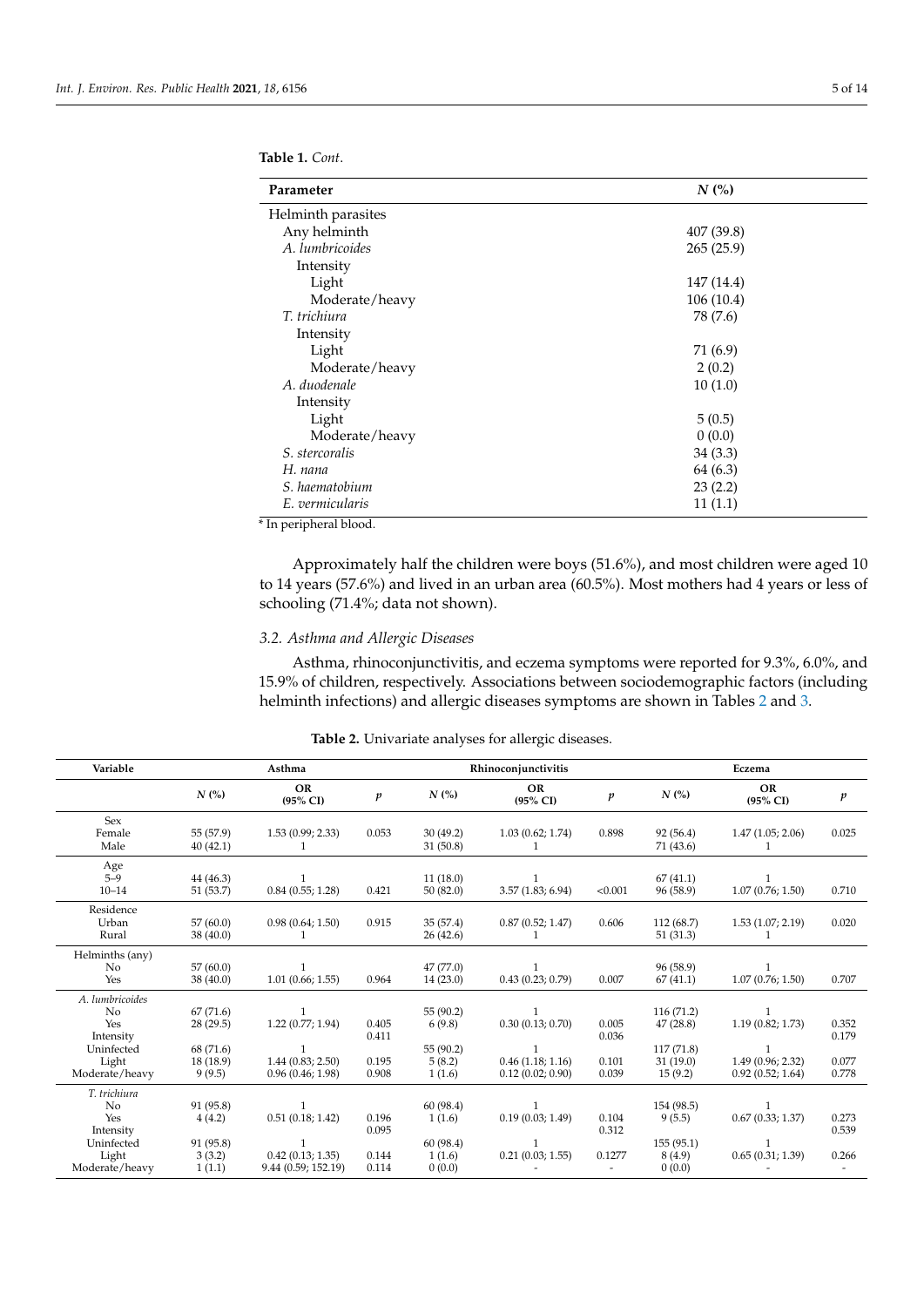<span id="page-5-0"></span>

| Variable                     |                      | Asthma                    |                          | Rhinoconjunctivitis | Eczema                    |                          |                       |                           |                  |
|------------------------------|----------------------|---------------------------|--------------------------|---------------------|---------------------------|--------------------------|-----------------------|---------------------------|------------------|
|                              | $N$ (%)              | OR<br>$(95\% \text{ CI})$ | $\boldsymbol{p}$         | $N$ (%)             | OR<br>$(95\% \text{ CI})$ | p                        | $N$ (%)               | OR<br>$(95\% \text{ CI})$ | $\boldsymbol{p}$ |
| A. duodenale<br>No<br>Yes    | 61(100.0)<br>0(0.0)  | $\overline{\phantom{a}}$  | $\overline{a}$           | 61(100.0)<br>0(0.0) | $\overline{\phantom{a}}$  | $\overline{\phantom{a}}$ | 161(98.8)<br>2(1.2)   | 1.32(0.28; 6.29)          | 0.725            |
| S. stercoralis<br>No<br>Yes  | 92 (96.8)<br>3(3.2)  | 0.94(0.28; 3.15)          | 0.925                    | 59 (96.7)<br>2(3.3) | 0.99(0.23; 4.21)          | 0.984                    | 160 (98.2)<br>3(1.8)  | 0.50(0.15; 1.66)          | 0.258            |
| H. nana<br>No<br>Yes         | 88 (92.6)<br>7(7.4)  | 1.22(0.54; 2.75)          | 0.639                    | 57 (93.4)<br>4(6.6) | 1.06(0.37; 3.01)          | 0.920                    | 152(93.3)<br>11(6.7)  | 1.10(0.52; 2.16)          | 0.777            |
| S. haematobium<br>No<br>Yes  | 95 (100.0)<br>0(0.0) |                           | $\overline{\phantom{a}}$ | 59 (96.7)<br>2(3.3) | 1.52(0.35; 6.63)          | 0.578                    | 157(96.3)<br>6(3.7)   | 1.90(0.74; 4.88)          | 0.185            |
| E. vermicularis<br>No<br>Yes | 95 (100.0)<br>0(0.0) |                           | $\overline{a}$           | 61(100.0)<br>0(0.0) |                           | $\overline{\phantom{a}}$ | 163 (100.0)<br>0(0.0) |                           |                  |

**Table 2.** *Cont*.

<span id="page-5-1"></span>**Table 3.** Multivariate analyses for allergic diseases.

| Variable        | Asthma            |                  | Rhinoconjunctivitis                |       | Eczema           |                  |  |
|-----------------|-------------------|------------------|------------------------------------|-------|------------------|------------------|--|
|                 | OR<br>(95% CI)    | $\boldsymbol{p}$ | OR<br>$\boldsymbol{p}$<br>(95% CI) |       | OR<br>(95% CI)   | $\boldsymbol{p}$ |  |
| <b>Sex</b>      |                   |                  |                                    |       |                  |                  |  |
| Female          | 1.54(1.00; 2.36)  | 0.050            | 0.96(0.57; 1.63)                   | 0.888 | 1.47(1.05; 2.07) | 0.026            |  |
| Male            | 1                 |                  | 1                                  |       | 1                |                  |  |
| Age             |                   |                  |                                    |       |                  |                  |  |
| $5 - 9$         | 1                 |                  | 1                                  |       | $\mathbf{1}$     |                  |  |
| $10 - 14$       | 0.84(0.55; 1.29)  | 0.433            | 3.29(1.68; 6.43)                   | 0.001 | 1.05(0.74; 1.49) | 0.773            |  |
| Residence       |                   |                  |                                    |       |                  |                  |  |
| Urban           | 0.96(0.62; 1.48)  | 0.856            | 0.81(0.47; 1.39)                   | 0.440 | 1.51(1.05; 2.18) | 0.028            |  |
| Rural           | 1                 |                  | 1                                  |       | 1                |                  |  |
| A. lumbricoides |                   |                  |                                    |       |                  |                  |  |
| No              | 1                 |                  | 1                                  |       | 1                |                  |  |
| Yes             | 1.26(0.78; 2.02)  | 0.344            | 0.36(0.15; 0.85)                   | 0.020 | 1.30(0.89; 1.91) | 0.177            |  |
| T. trichiura    |                   |                  |                                    |       |                  |                  |  |
| No              | $\mathbf{1}$      |                  | 1                                  |       | $\mathbf{1}$     |                  |  |
| Yes             | 0.48(0.17; 1.35)  | 0.162            | 0.21(0.03; 1.58)                   | 0.131 | 0.67(0.33; 1.39) | 0.284            |  |
| A. duodenale    |                   |                  |                                    |       |                  |                  |  |
| No              |                   |                  |                                    |       | 1                |                  |  |
| Yes             |                   |                  |                                    |       | 1.68(0.34; 8.24) | 0.524            |  |
| S. stercoralis  |                   |                  |                                    |       |                  |                  |  |
| No              | 1                 |                  | 1                                  |       | 1                |                  |  |
| Yes             | 0.85(0.25; 2.85)  | 0.788            | 1.03(0.23; 4.50)                   | 0.973 | 0.49(0.15; 1.64) | 0.245            |  |
| H. nana         |                   |                  |                                    |       |                  |                  |  |
| No              | $\mathbf{1}$      |                  | 1                                  |       | $\mathbf{1}$     |                  |  |
| Yes             | 1.28 (0.56; 2.91) | 0.561            | 0.96(0.33; 2.79)                   | 0.947 | 1.13(0.57; 2.24) | 0.720            |  |
| S. haematobium  |                   |                  |                                    |       |                  |                  |  |
| No              |                   |                  | 1                                  |       | 1                |                  |  |
| Yes             |                   |                  | 1.16(0.26; 5.21)                   | 0.848 | 1.67(0.64; 4.38) | 0.298            |  |

Both in univariate (Table [2\)](#page-5-0) and in multivariable analyses (Table [3\)](#page-5-1), the prevalence of rhinoconjunctivitis was significantly greater in older compared to younger children, and eczema was more frequent in girls and children living in urban areas.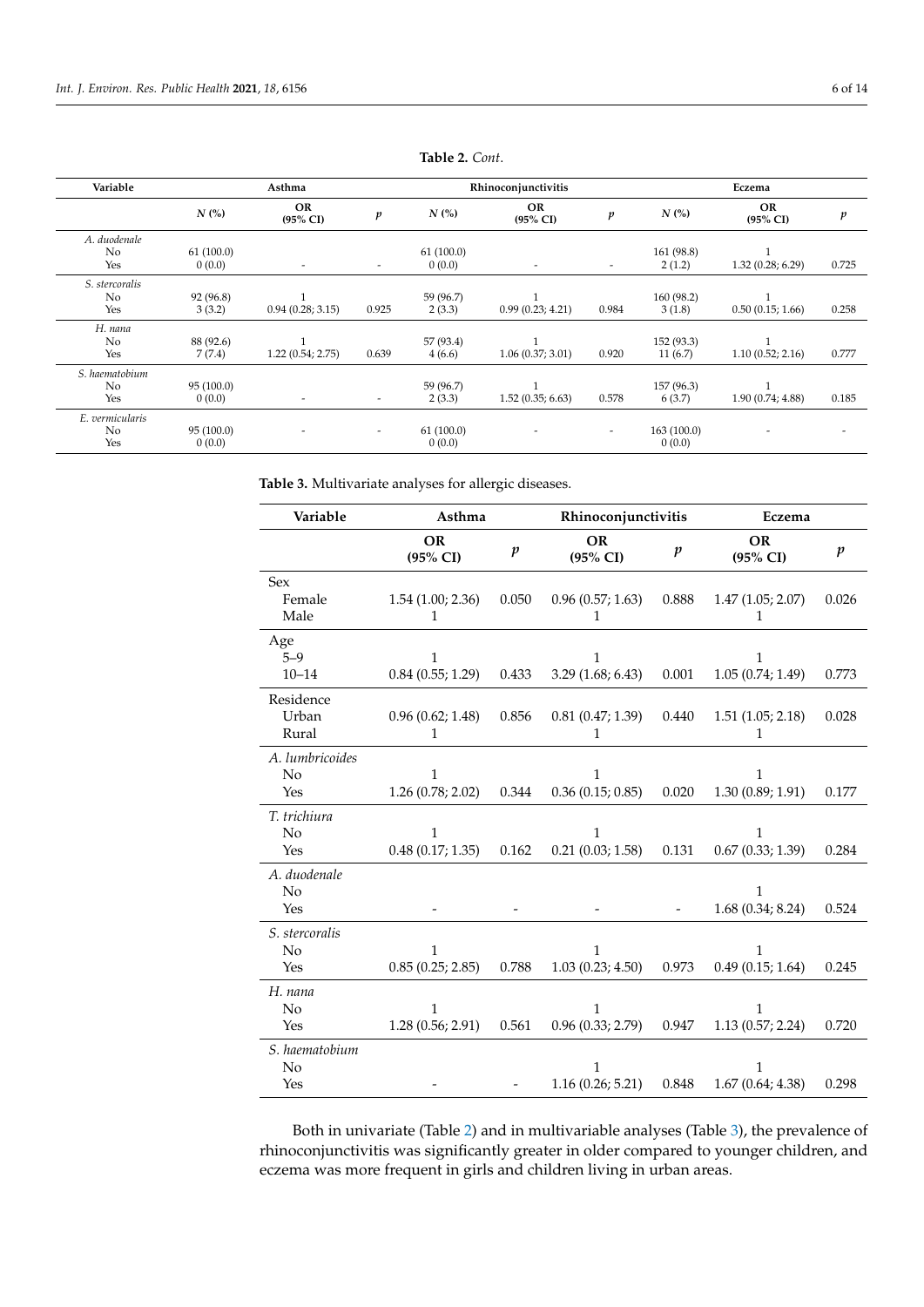Positive skin prick tests were observed in 8.0% of children and the most frequent sensitisations were to mites (67.2% of positive children), cockroaches (16.1%), and fungi (8.8%). No statistically significant associations were observed between SPT prevalence and age, sex, and area of residence (Table [4\)](#page-6-0).

<span id="page-6-0"></span>

| Variable                                              |                                   | <b>SPT</b>                                           |                                   |                                   |                  | Aeroallergen-specific IgE            |                                                      |                                   |                                    |                          |  |
|-------------------------------------------------------|-----------------------------------|------------------------------------------------------|-----------------------------------|-----------------------------------|------------------|--------------------------------------|------------------------------------------------------|-----------------------------------|------------------------------------|--------------------------|--|
|                                                       |                                   | Univariate<br>Multivariable                          |                                   |                                   |                  | Univariate                           |                                                      | Multivariable                     |                                    |                          |  |
|                                                       | $N$ (%)                           | OR<br>(95% CI)                                       | $\boldsymbol{p}$                  | OR<br>(95% CI)                    | $\boldsymbol{p}$ | $N$ (%)                              | OR<br>$(95\% \text{ CI})$                            | $\boldsymbol{p}$                  | OR<br>(95% CI)                     | $\boldsymbol{p}$         |  |
| Sex<br>Female<br>Male                                 | 35(42.7)<br>47 (57.3)             | $\mathbf{1}$<br>1.28(0.81; 2.03)                     | 0.282                             | $\mathbf{1}$<br>1.30(0.82; 2.05)  | 0.265            | 275 (44.5)<br>343 (55.5)             | $\mathbf{1}$<br>1.48(1.14; 1.93)                     | 0.003                             | $\mathbf{1}$<br>1.51(1.16; 1.98)   | 0.003                    |  |
| Age<br>$5 - 9$<br>$10 - 14$                           | 30(36.6)<br>52 (63.4)             | $\mathbf{1}$<br>1.30(0.82; 2.08)                     | 0.266                             | $\mathbf{1}$<br>1.30(0.81; 2.09)  | 0.280            | 260(42.1)<br>358 (57.9)              | $\mathbf{1}$<br>1.04(0.80; 1.36)                     | 0.765                             | $\mathbf{1}$<br>1.13(0.86; 1.48)   | 0.400                    |  |
| Residence<br>Urban<br>Rural                           | 44 (53.7)<br>38 (40.0)            | $\mathbf{1}$<br>1.36(0.86; 2.14)                     | 0.187                             | $\mathbf{1}$<br>1.39 (0.87; 2.22) | 0.163            | 340 (55.0)<br>278 (45.0)             | $\mathbf{1}$<br>1.83(1.38; 2.41)                     | < 0.001                           | $\mathbf{1}$<br>1.80(1.36; 2.40)   | < 0.001                  |  |
| Helminths (any)<br>No<br>Yes                          | 47(60.0)<br>35(40.0)              | $\mathbf{1}$<br>1.14(0.72; 1.80)                     | 0.576                             |                                   |                  | 358 (57.9)<br>260(42.1)              | $\mathbf{1}$<br>1.46(0.96; 1.64)                     | 0.103                             |                                    |                          |  |
| A. lumbricoides<br>N <sub>o</sub><br>Yes<br>Intensity | 60(73.2)<br>22(26.8)              | $\mathbf{1}$<br>1.05(0.63; 1.75)                     | 0.842<br>0.842                    | $\mathbf{1}$<br>1.10(0.65; 1.85)  | 0.725            | 440 (71.2)<br>178 (28.8)             | 1<br>1.46 (1.07; 1.99)                               | 0.016<br>0.026                    | $\mathbf{1}$<br>$1.42(1-03; 2.40)$ | 0.034                    |  |
| Uninfected<br>Light<br>Moderate/heavy                 | 60 (73.2)<br>12(14.6)<br>10(12.2) | $\mathbf{1}$<br>1.05(0.55; 2.01)<br>1.23(0.61; 2.49) | 0.878<br>0.560                    |                                   |                  | 446 (72.2)<br>98 (15.9)<br>74 (12.0) | $\mathbf{1}$<br>1.52(1.02; 2.26)<br>1.59(1.01; 2.50) | 0.038<br>0.047                    |                                    |                          |  |
| T. trichiura<br>No<br>Yes<br>Intensity                | 75 (91.5)<br>7(8.5)               | $\mathbf{1}$<br>1.14(0.51; 2.58)                     | 0.746<br>0.991                    | $\mathbf{1}$<br>1.05(0.46; 2.40)  | 0.911            | 572 (92.6)<br>46(7.4)                | $\mathbf{1}$<br>0.95(0.58; 1.56)                     | 0.839<br>0.912                    | $\mathbf{1}$<br>0.81(0.49; 1.35)   | 0.417                    |  |
| Uninfected<br>Light<br>Moderate/heavy                 | 76 (92.7)<br>6(7.3)<br>0(0.0)     | $\mathbf{1}$<br>1.06(0.45; 2.53)                     | 0.893<br>$\overline{\phantom{a}}$ |                                   | $\overline{a}$   | 576 (93.2)<br>42(6.8)<br>0(0.0)      | $\mathbf{1}$<br>0.90(0.54; 1.49)                     | 0.667<br>$\overline{\phantom{a}}$ | $\overline{a}$                     | $\overline{\phantom{a}}$ |  |
| A. duodenale<br>No<br>Yes                             | 81 (98.8)<br>1(1.2)               | $\mathbf{1}$<br>1.28(0.16; 10.22)                    | 0.817                             | $\mathbf{1}$<br>1.02(0.12; 8.42)  | 0.988            | 610 (98.7)<br>8(1.3)                 | $\mathbf{1}$<br>2.26 (0.48; 10.68)                   | 0.305                             | $\mathbf{1}$<br>1.63 (0.34; 7.88)  | 0.541                    |  |
| S. stercoralis<br>No<br>Yes                           | 82 (100.0)<br>0(0.0)              |                                                      | $\overline{\phantom{a}}$          |                                   |                  | 601 (97.2)<br>17(2.8)                | $\mathbf{1}$<br>0.55(0.28; 1.09)                     | 0.085                             | $\mathbf{1}$<br>0.52(0.26; 1.05)   | 0.070                    |  |
| H. nana<br>No<br>Yes                                  | 74 (90.2)<br>8(9.8)               | $\mathbf{1}$<br>1.71(0.79; 3.72)                     | 0.177                             | 1<br>1.72 (0.78; 3.78)            | 0.179            | 582 (94.2)<br>36(5.8)                | $\mathbf{1}$<br>0.91(0.53; 1.58)                     | 0.739                             | $\mathbf{1}$<br>1.03(0.58; 1.81)   | 0.932                    |  |
| S. haematobium<br>No<br>Yes                           | 79 (96.3)<br>3(3.7)               | $\mathbf{1}$<br>1.75(0.51; 6.01)                     | 0.375                             | $\mathbf{1}$<br>1.87(0.53; 6.62)  | 0.329            | 607 (98.2)<br>11(1.8)                | $\mathbf{1}$<br>0.55(0.24; 1.29)                     | 0.169                             | $\mathbf{1}$<br>0.68(0.29; 1.62)   | 0.389                    |  |
| E. vermicularis<br>No<br>Yes                          | 81 (98.8)<br>1(1.2)               | $\mathbf{1}$<br>1.15(0.15; 9.09)                     | 0.895                             | $\mathbf{1}$<br>1.24(0.15; 9.89)  | 0.842            | 609 (98.5)<br>9(1.5)                 | $\mathbf{1}$<br>5.10(0.64; 40.41)                    | 0.123                             | $\mathbf{1}$<br>5.48 (0.68; 44.38) | 0.111                    |  |

**Table 4.** Univariate and multivariable analyses for atopy.

Of the 1023 children evaluated, data on the presence of sIgE were available for 964 of whom 618 (64.1%) had positive tests. sIgE was significantly more frequently observed in boys compared to girls, as well as in rural compared to urban children (Table [4\)](#page-6-0).

# *3.4. Intestinal Helminth Infection*

A total of 407 (39.8%) children were infected with any intestinal helminth, with *A. lumbricoides* (25.9%); *T. trichiura* (7.6%), and *Hymenolepis nana* (6.3%) being most frequent (Table [1\)](#page-4-0). *A. lumbricoides* infections were more frequent in younger compared to older children (OR 1.77, 95% CI 1.33–2.34, *p* < 0001). Infections with both *A. lumbricoides* (OR 1.35, 95% CI 1.02–1.80,  $p = 0.037$  and *T. trichiura* were more frequent in children living in a rural area (OR 1.78, 95% CI 1.12–2.82,  $p = 0.015$ ). Information on previous anthelmintic treatments was missing for 70 children (Table [1\)](#page-4-0), and they were not analysed further. In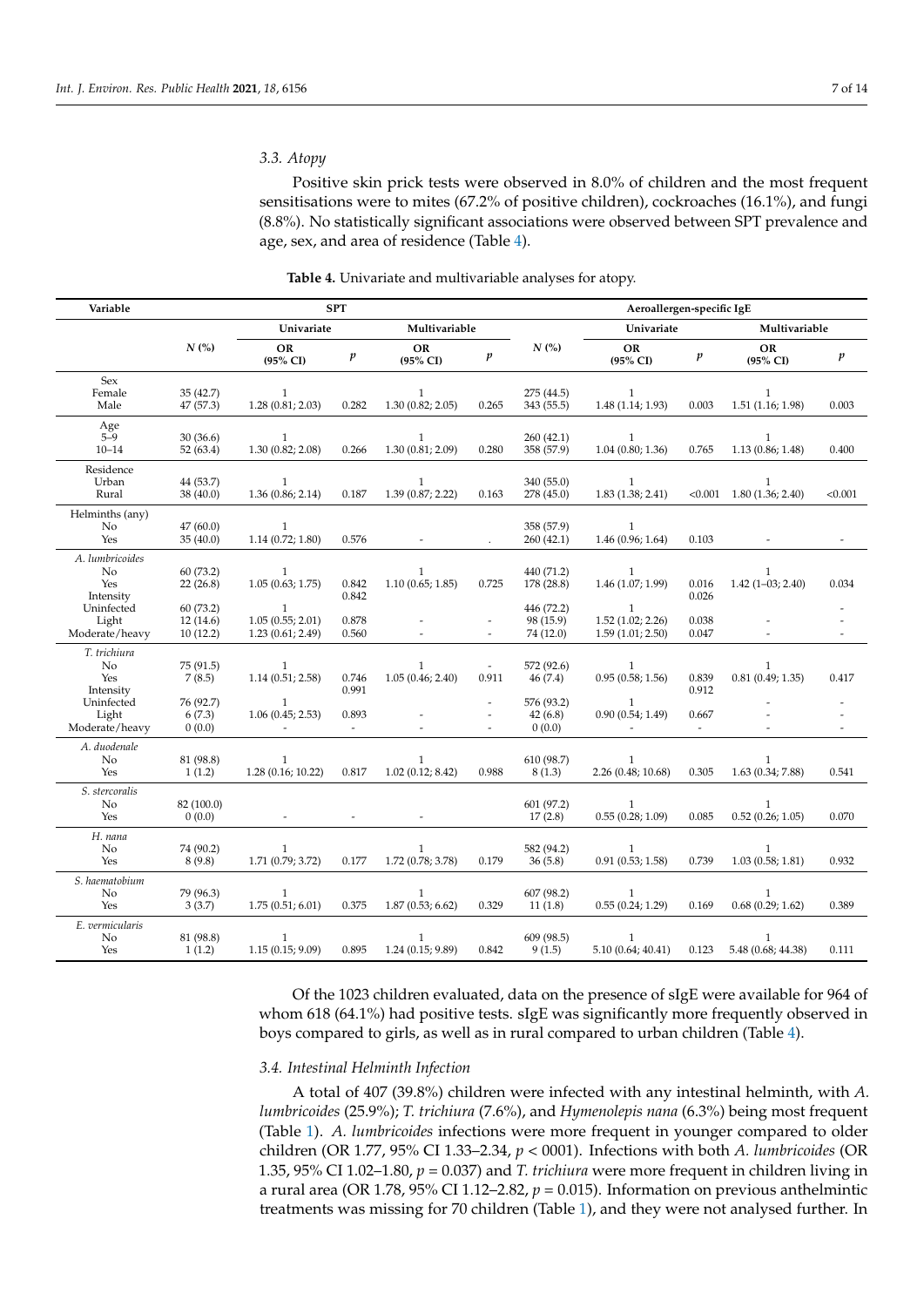comparison with non-infected children, those infected with intestinal helminths had more frequent peripheral blood eosinophilia (82.4% (299/364) vs. 62.3% (408/655); OR = 1.411, 95% CI 1.071–1.860, *p* = 0.014), and higher eosinophil counts (median 9.4% (IQR 11.2%) vs 7.8% (9.5%),  $p = 0.011$ ). The total serum IgE levels measured in 964 children were also significantly higher in infected (*n* = 387) than in non-infected children (*n* = 577) (median 834.90 IU/L (IQR = 1896.60) vs. median 583.80 (IQR = 1605.5), *p* < 0.001).

#### *3.5. Relationship between Intestinal Infections and Allergic Diseases and Atopy*

No significant associations were observed between intestinal helminth infections and parasite burdens and symptoms of allergic diseases, except for an inverse association between rhinoconjunctivitis and infection with *A. lumbricoides*, as detected by univariate (Table [2\)](#page-5-0) and multivariable (Table [3\)](#page-5-1) analyses, with some evidence for significantly stronger inverse effects on rhinoconjunctivitis with the high parasite burdens of *A. lumbricoides* (Table [2\)](#page-5-0).

Globally, no significant associations were observed between intestinal helminth infections and markers of atopy (SPT and sIgE) except for *A. lumbricoides*, which was significantly positively associated with sIgE (Table [4\)](#page-6-0).

### **4. Discussion**

To our knowledge, this is the first epidemiological study from Angola to analyse the association between intestinal helminth infections and allergy in children. To address this question, we recruited and sampled a representative group of schoolchildren within a demographic surveillance system in the Province of Bengo, known to be endemic for intestinal helminth parasites [\[25](#page-12-1)[,39\]](#page-12-15). *A. lumbricoides* infections, particularly at high parasite burdens, were inversely associated with symptoms of rhinoconjunctivitis, but positively associated with atopy detected by sIgE. No other intestinal helminths were associated with allergic diseases or atopy, measured by either SPT or sIgE.

The first issue that should be highlighted concerns the fact that we mainly found a non-consistent association between intestinal helminth infection and atopy and/or allergic diseases. In this context, our study showed a prevalence of asthma of 9.3%, rhinitis of 21.6%, and eczema of 15.9%, values that are slightly lower than those in children (15.7%, 19.0%, and 18.4%, respectively) [\[27\]](#page-12-3) and adolescents (13.4%, 26.9%, and 20.2%, respectively) [\[26\]](#page-12-2) in the province of Luanda. In addition, the prevalence of positive SPT in our study was quite low (8%) in contrast to what has been observed among children from other urban and rural areas in Africa (reviewed by Mpairwe) [\[40\]](#page-12-16), although it was similar to that seen in 3-year-old Ethiopian children (8.7%) [\[19\]](#page-11-13). Our observations of a low prevalence of SPT and a prevalence of asthma and allergic diseases lower than previously observed in Luanda, in a region of high prevalence of intestinal helminth infections (Bengo), raised the question of whether such infections might affect the prevalence of atopy and allergic diseases in children from that area. However, we only found a significant protective effect of *A. lumbricoides* infection against symptoms of rhinoconjunctivitis, but not asthma or eczema, with some evidence that stronger protective effects with higher parasite burdens. We did not observe significant associations between other types of helminth parasite and allergic outcomes.

Previous studies of associations between helminths and allergies done elsewhere in Africa in populations with comparable sociodemographic and environmental characteristics, and with sample sizes of 300 or more children, have shown contrasting results with protective effects [\[12–](#page-11-11)[15\]](#page-11-14), positive associations [\[15–](#page-11-14)[17\]](#page-11-15), and no effects [\[18](#page-11-16)[–23\]](#page-11-12). Four reports are used here as examples of a lack of consistent positive or negative association. A study done in Ghana among 1482 6–15-year-old children from rural and urban areas did not observe associations between atopy (detected using SPT with house dust mites, cockroaches, and peanuts, and prick-prick tests using fresh fruits) and children infected with hookworm, *A. lumbricoides,* or *T. trichiura* [\[18\]](#page-11-16). However, the prevalence of intestinal helminth infection was low in this study—hookworm—6.76%, *Trichuris*—1.37%, and *As-*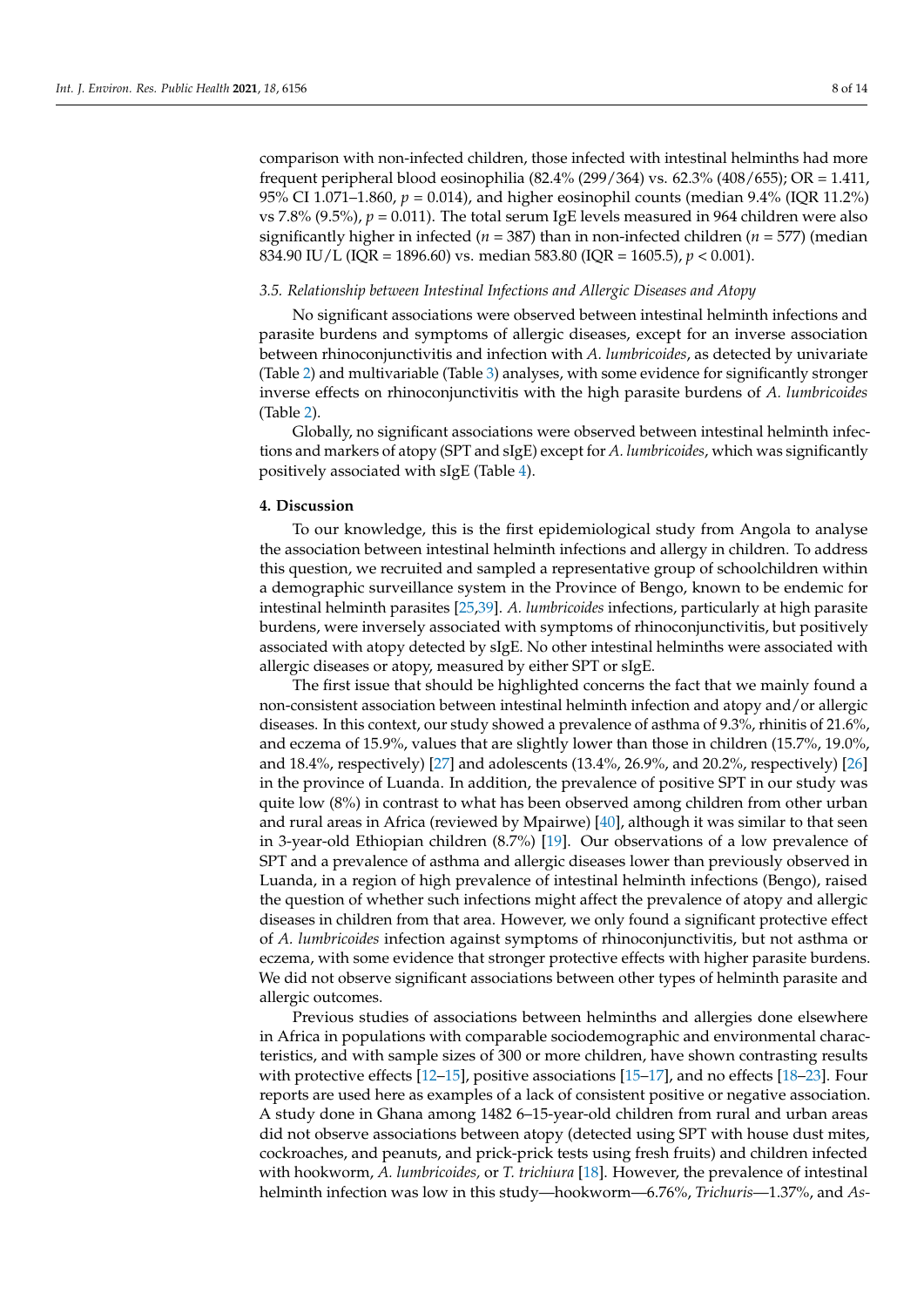*caris*—7.06%—and this may have affected the power of the study. In another study done in Ghana in 1385 5–16-year-old children from rural and urban settings, again no associations were observed between helminth infections (*A. lumbricoides*, *T. trichiura*, and hookworm) and wheeze/asthma or atopy (detected by positive SPT to mites, cockroaches, or peanuts), although *Schistosoma* spp. infection was associated with a reduced prevalence of SPT, and *T. trichiura* was associated with an increased prevalence of positive cockroach but not mite SPT [\[12\]](#page-11-11). The prevalence of helminth infection was higher in this study: any helminth-23.1%, hookworm—9.9%, *Ascaris*—6.2%, *Trichuris*—1.9%, and *Schistosoma* spp.—9.5%. In a study from Ethiopia involving 878 children aged 3 years living in rural and urban settings, no associations were observed between intestinal helminth infection (any helminth—8.5%; hookworm—*4.9%, A. lumbricoides*—4.3%, and *T. trichiura*—0.1%) and atopy (measured using SPT to *Der. pteronyssinus* and cockroach) or symptoms of wheezing, eczema, and hay fever [\[19\]](#page-11-13). Finally, in a study done in Rwanda in 3041 children aged 7–14 years living in rural and urban areas, no associations were observed between intestinal helminth infections (any helminth—23.1%, predominant infections: *Ancylostoma*—9.8% and *T. trichiura*—5.6%) and risk of vernal keratoconjunctivitis [\[20\]](#page-11-17).

In contrast, a few studies have shown protective associations between intestinal helminth infection and allergy in African settings. Two examples: a nested case-control study in 773 black South African children aged 8–12 years from rural and urban areas with a high prevalence of intestinal helminths (61% for *A. lumbricoides* and 33% for *T. trichiur*a) showed that *A. lumbricoides* was associated inversely with atopy (SPT using *Der pteronyssinus*, *Der farinae*, *Blomia tropicalis*, cockroach, two grasses, three fungi, and cat and dog dander), but positively associated with atopy-related exercise-induced bronchospasm [\[15\]](#page-11-14). Additionally, a study of 7155 rural and urban Ethiopian children aged 1–4 years in a region with a high prevalence of intestinal helminths (*Trichiuris*—45%; *Ascaris*—38%; *Ancylostoma*— 10%) showed an inverse association between *A. lumbricoides* infection, particularly at high parasite burdens, and risk of having wheeze [\[17\]](#page-11-15).

Finally, a few studies have shown that helminth infections may be associated with increased atopy (detected by SPT) and/or increased prevalence of asthma or other allergic disease. Two examples: a nested case-control study designed to assess early life risk factors for atopic dermatitis, performed in 306 1–5-year-old Ethiopian children from a region with relatively high prevalence of intestinal helminth infection (*A. lumbricoides*—28%; *T. trichiura*—26%; hookworm—4%) showed the risk of having atopic dermatitis (as assessed by self-reported, ISAAC-based criteria) was significantly higher in children infected with *T. trichiuria* [\[17\]](#page-11-15). Another, cross-sectional, study was performed in several households from fishing villages on Lake Victoria islands, in Uganda, in an area with a high prevalence of *Schistosoma mansoni* (51%) and intestinal helminth infections (hookworm—22%; *S. stercoralis*—12%; *T. trichiura*—10%; *A. lumbricoides* infection was low—1%) and included 2316 individuals with a broader age range than in our study (mean  $= 24$ ; median  $= 8$ ) IQR = 8.32 years). Among various other factors, the same study also analysed the influence of helminths (*Necator americanus*, *Stronglyloides stercoralis*, *T. trichiura*, *Mansonella perstans*, *A. lumbricoides*, and *S. mansoni*) on the percentage of atopic individuals (19%, detected by SPT with mites—*Dermatophagoides* mix and *Blomia tropicalis,* and German cockroach) and also on manifestations of reported wheeze [\[16\]](#page-11-18). Although the other intestinal helminths and *S. mansoni* did not affect SPT, *T. trichiura* was associated with an increased risk of having positive SPT to any allergen, the house dust mite *Der pteronyssinus,* and cockroaches, and *A. lumbricoides* was associated with an increased risk of having wheeze in individuals >5 years.

Differences in findings between studies may be attributed to a variety of factors such as genetic background of the populations, sociodemographic aspects that may be confounding factors, various methodological aspects such as study power-related issues, different definitions of atopy and atopic disease outcomes, methods of parasite detection, predominant species of intestinal helminth parasites, intestinal helminth endemicity, parasite burden, the severity and frequency of intestinal helminth infection, the time when the infection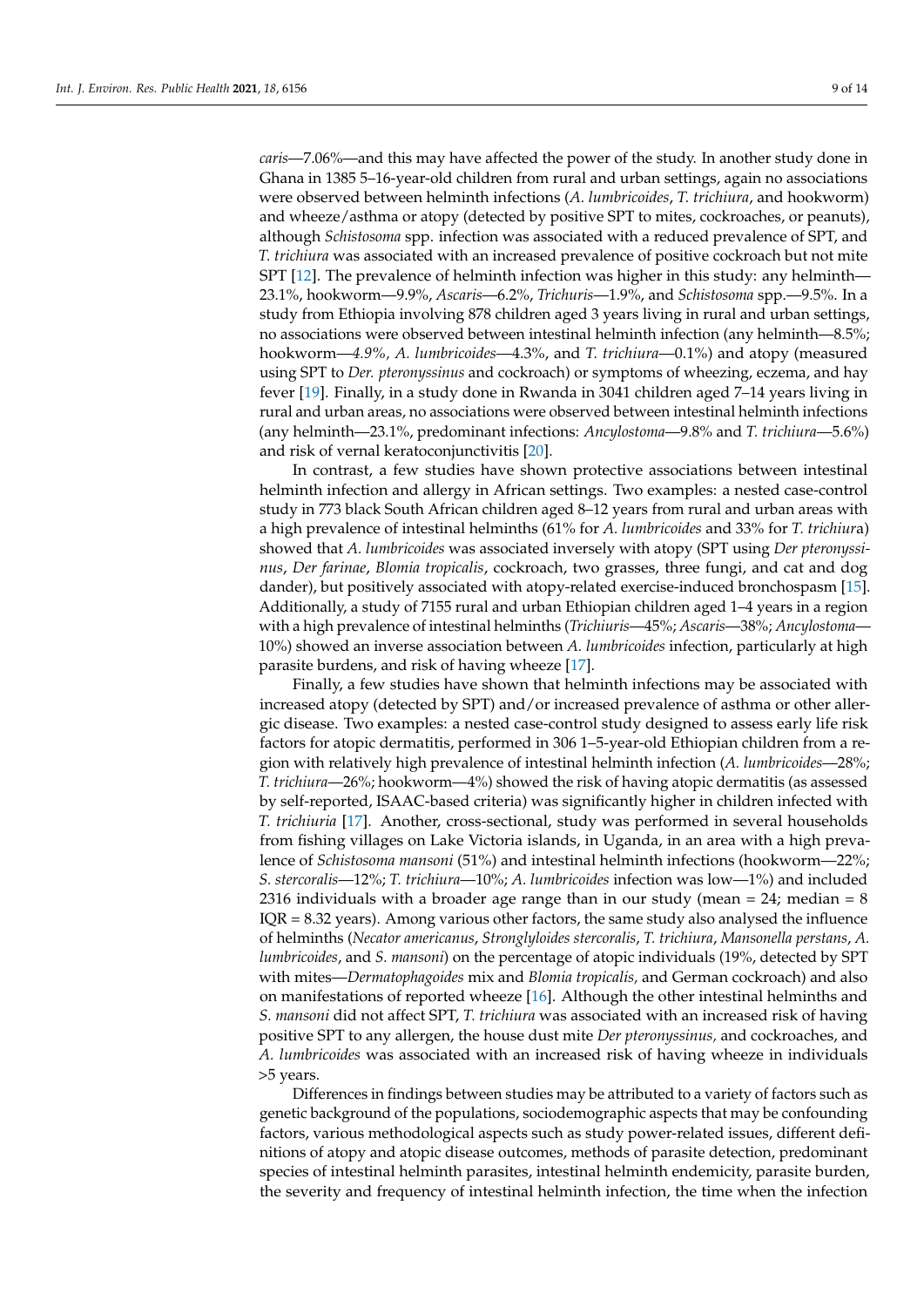occurred (recent or late), or the effect of previous and/or current treatments. When results of different studies were pooled in a meta-analysis done in 2011, intestinal helminths were more frequently inversely associated with atopy (measured using SPT), although the effects or magnitude of the effects varied by parasite type, being more reproducibly observed with *A. lumbricoides* and *T. trichuria* with a general effect on SPT positivity rather than on specific aeroallergens [\[8\]](#page-11-7). Nevertheless, as far as the impact of intestinal helminth infections on asthma or wheeze is concerned, results tend to show less consistent data, with a meta-analysis of 33 observational studies up to 2006, mostly from outside Africa, concluding that intestinal helminth infections were not protective of asthma, although hookworm may be associated with a reduced risk and *A. lumbricoides* with an increased risk of having asthma symptoms [\[7\]](#page-11-6). In addition, differences in results across different studies may also have to do with varying percentages of children who had previously (and how long before) received anti-helminth treatments. This is relevant because at least some anti-helminth treatments have been shown, in a murine model, to attenuate T2-type allergic inflammation in the lung [\[41\]](#page-12-17). In any case, in our study, results were not different between previously helminth-treated and -untreated children (data not shown).

Finally, it should be highlighted that discrepant results in terms of the relationship between helminth infections and atopy or asthma have also been reported and analysed in in various studies, which are reflected in meta-analyses including data from countries outside Africa, suggesting that the discrepancies are not geographically restricted [\[7,](#page-11-6)[8\]](#page-11-7)

The second issue that should be addressed concerns the discrepancy in results between SPT and allergen-specific IgE screening test (Phadiatop<sup>TM</sup>) in our study and their differential associations with intestinal helminth infection. Most studies analysing the relationship between intestinal helminth infections and atopy have used SPT as a marker of atopy, particularly in low-income countries. In fact, in such countries, serum tests that detect allergen-specific IgE may be significantly more frequently positive than the equivalent SPT and less frequently associated with allergic diseases [\[42\]](#page-12-18). Measurement of serum allergen-specific IgE as a marker of atopy may be unreliable in the context of endemic intestinal helminth infections because of cross-reactive carbohydrate determinants (CCDs) such as glycans, as was demonstrated in a recent study [\[43\]](#page-12-19). In this study, a high proportion of Ecuadorian children living in a highly endemic region for intestinal helminths (50% of children had *Ascaris* and *Trichiuris* in their stools) had elevated serum levels of IgE to  $\alpha$ -Gal, a glycan (CCD), and, furthermore, such positive IgE levels to this CCD were associated with exposure to *A. lumbricoides*. In fact, the frequency of α-Gal sensitisation, independently of the levels of  $\alpha$ -Gal-specific IgE, was clearly associated with the level of *Ascaris*-specific IgE. It is thus possible that Phadiatop<sup>TM</sup> may be picking up this cross-sensitisation, thereby artificially becoming positive in a very high proportion of children living in endemic areas for intestinal helminths. This possibility was backed up by three studies carried out in Africa. The first two related studies, done in urban and rural Ghanaian schoolchildren, showed that anti-glycan IgE responses may be dominant over those of common allergen-specific IgE, namely peanuts [\[44\]](#page-12-20), and preferentially associated with *Schistosoma* infection [\[22\]](#page-11-19). The third study, performed in blood collected from urban and rural Ugandan schoolchildren, showed that aeroallergen-specific IgE tests were more frequently positive than SPT to the same allergens, and also that such serum IgE tests were artificially positive to the tested allergens (*Der pteronyssinus*, German cockroaches, and peanuts), since a high proportion of this positivity was attributable to CCD-specific IgE and not to true atopy [\[45\]](#page-12-21). Furthermore, in vitro inhibition of IgE binding to CCDs has been shown to increase diagnostic selectivity of allergen-specific tests [\[46\]](#page-12-22). We thus believe that the clear discrepancy between SPT and serum aeroallergen-specific IgE tests in our study may have been due to CCD-specific IgE, which makes it difficult to interpret the results when atopy is based on specific IgE tests.

Some limitations may have influenced our results. First of all, this is a study based on the responses of children, parents, or caregivers of children, especially those living in rural areas, who had some limitations in understanding and interpretation of the questions of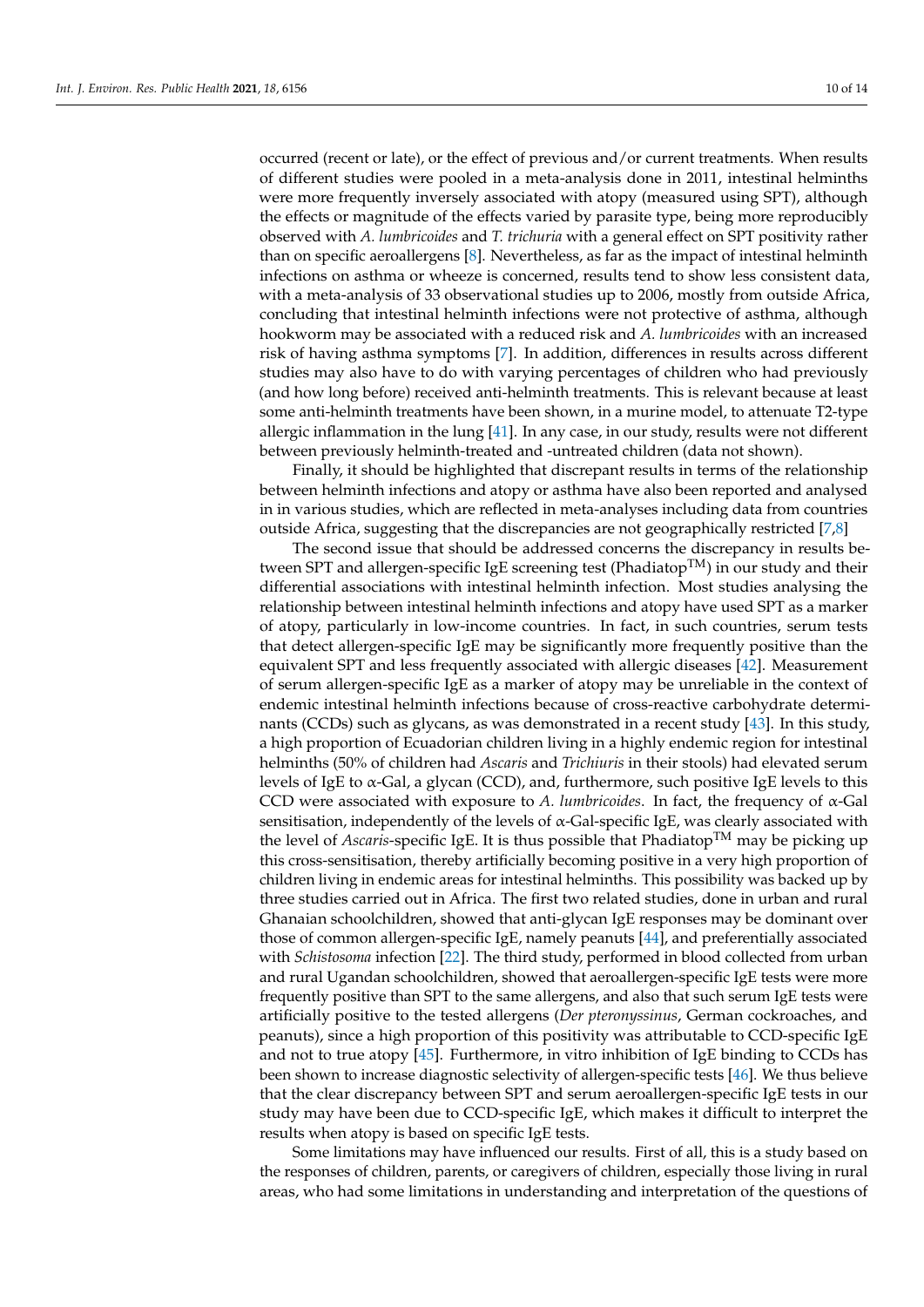the ISAAC questionnaire, which may have led to various biases. Secondly, although we surpassed the minimal required sample size, we believe that the relatively small sample size of our study may also have interfered with our ability to detect significant associations. Thirdly, although in our study used one of the broadest batteries of aeroallergens for SPT, the battery was not validated for use in Angola, and may have missed cases related to pollen allergies. In addition, our results showed a prevalence of intestinal helminth infection of 35.7% in school-aged children, which is relatively similar to that found in a study published in 2012 [\[47\]](#page-12-23), but lower than the national average of 40% [\[48\]](#page-12-24). In any case, the prevalence of intestinal helminth infections in our study is moderately high, as documented in various studies conducted in African countries [\[49](#page-13-0)[–52\]](#page-13-1), namely in Angola [\[25,](#page-12-1)[39,](#page-12-15)[47\]](#page-12-23). However, is important to bear in mind that our results may be underestimated, since we harvested only one stool sample from each child, whereas it has been described that diagnostic accuracy can be higher if more than one sample is analysed [\[53\]](#page-13-2). Finally, we did not address some confounding factors such as family history of allergic diseases and atopy, other infections such as tuberculosis, which has a high prevalence in Angola, and only had basic information on previous parasitological history, antiparasitic treatments, and socioeconomic and environmental factors, which are relevant in the analysis of risk factors. Nevertheless, we followed a thorough and validated approach regarding diagnosis of atopy, allergic diseases, and helminth infection, and this study produces novel information regarding these aspects in Angola.

#### **5. Conclusions**

In conclusion, we observed an inverse association between infection with *A. lumbricoides* and symptoms of rhinoconjunctivitis among schoolchildren living in Angola, but we did not observe any other significant associations for any other parasite types with SPT and allergic diseases. Further studies with larger samples from different regions of Angola with varying prevalence of intestinal helminths and more complete information on relevant environmental exposures are needed to better understand this relationship.

**Author Contributions:** All authors have made substantial contributions to this work. Conceptualization: M.A., L.T.-B., and M.B.; Methodology/Field work: M.A., O.L., and F.Q.; Data Curation and Statistical Analysis: J.M.R.G.; Writing—Original Draft Preparation: M.A. and L.T.-B.; Writing— Review and Editing: M.B., J.M.R.G., J.R.-P., and P.J.C.; Supervision: L.T.-B. and M.B. All authors have read and agreed to the published version of the manuscript.

**Funding:** This study was funded by CISA Health Research Center of Angola, Caxito, Bengo, Angola (Project CISA\_2017\_01).

**Institutional Review Board Statement:** The study was conducted according to the guidelines of the Declaration of Helsinki, approved by the Ethics Committees of the Ministry of Health of Angola (Date of approval: 2 May 2017) and University of Beira Interior (Protocol code: CE-UBI-Pj-2017-024; date of approval: 10 May 2017).

**Informed Consent Statement:** Informed consent was obtained from all subjects involved in the study.

**Data Availability Statement:** The data presented in this study are available on request from the corresponding author. The data will be made publicly available in a public database as soon as feasible.

**Acknowledgments:** The authors thank all the CISA researchers and technicians who supported this study. Most importantly, we thank the local administration and all of the children who agreed to take part in the study. In addition, the authors thank various institutions that provided fundamental help to the project: Camões, Institute of Cooperation and Language, Portugal; Calouste Gulbenkian Foundation, Portugal; Government of Bengo Province, Angola; and the Angolan Ministry of Health.

**Conflicts of Interest:** O.S., F.Q., J.G., M.B., J.R.-P., and P.J.C. have no conflicts of interest and were not funded. M.A. has received support to attend international congresses from MSD and from AstraZeneca Angola. L.T.-B. has received honoraria from AstraZeneca and Novartis for lecturing training sessions or participating at thematic expert meetings.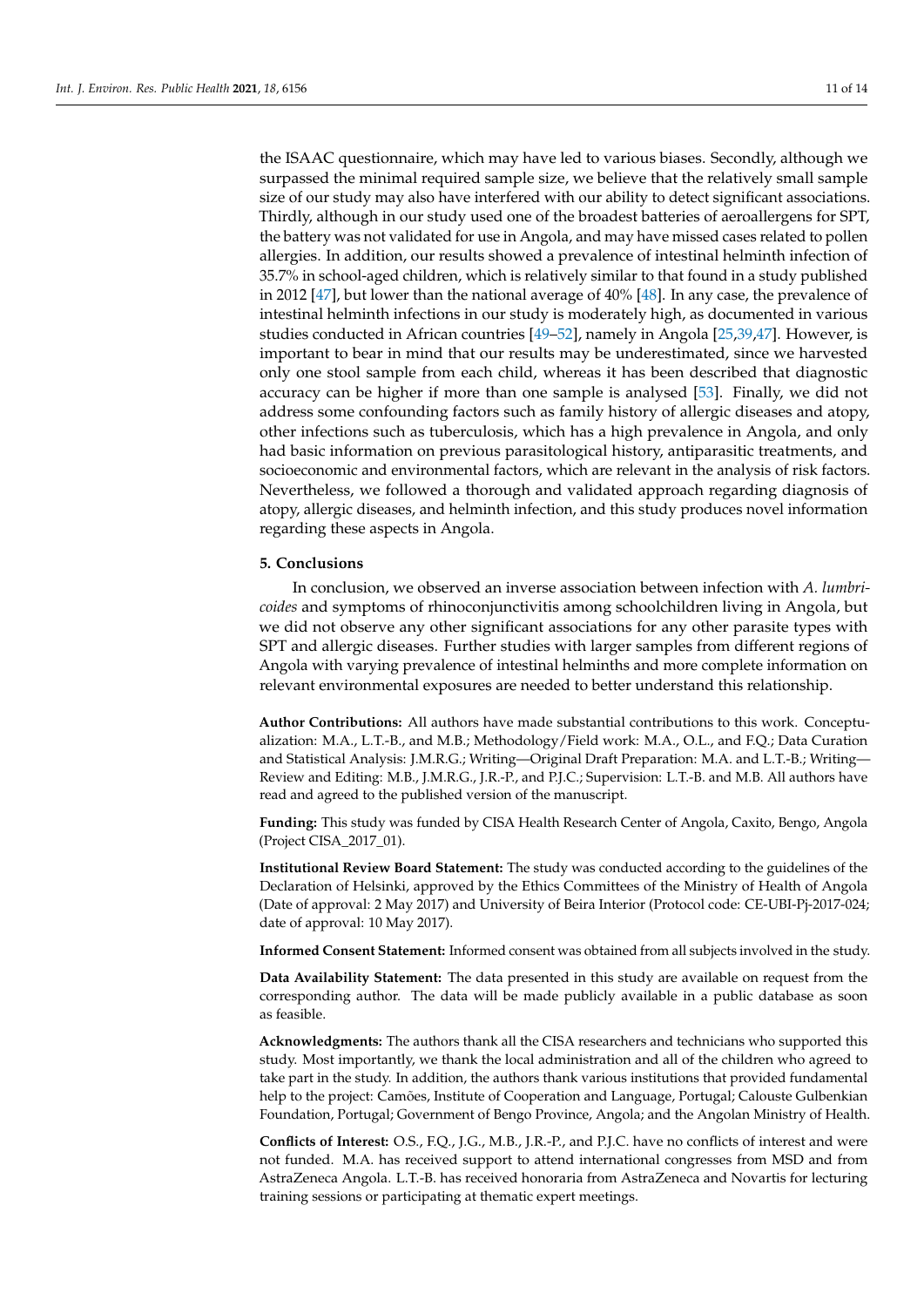# **References**

- <span id="page-11-0"></span>1. Asher, I.; Pearce, N. Global burden of asthma among children. *Int. J. Tuberc. Lung Dis.* **2014**, *18*, 1269–1278. [\[CrossRef\]](http://doi.org/10.5588/ijtld.14.0170) [\[PubMed\]](http://www.ncbi.nlm.nih.gov/pubmed/25299857)
- <span id="page-11-1"></span>2. Asher, M.I.; Montefort, S.; Björkstén, B.; Lai, C.K.; Strachan, D.P.; Weiland, S.K.; Williams, H. Worldwide time trends in the prevalence of symptoms of asthma, allergic rhinoconjunctivitis, and eczema in childhood: ISAAC Phases One and Three repeat multicountry cross-sectional surveys. *Lancet* **2006**, *368*, 733–743. [\[CrossRef\]](http://doi.org/10.1016/S0140-6736(06)69283-0)
- <span id="page-11-2"></span>3. Harhay, M.O.; Horton, J.; Olliaro, P.L. Epidemiology and control of human gastrointestinal parasites in children. *Expert Rev. Anti-Infect. Ther.* **2010**, *8*, 219–234. [\[CrossRef\]](http://doi.org/10.1586/eri.09.119) [\[PubMed\]](http://www.ncbi.nlm.nih.gov/pubmed/20109051)
- <span id="page-11-3"></span>4. Figueiredo, C.A.; Barreto, M.L.; Rodrigues, L.C.; Cooper, P.J.; Silva, N.B.; Amorim, L.D.; Alcantara-Neves, N.M. Chronic Intestinal Helminth Infections Are Associated with Immune Hyporesponsiveness and Induction of a Regulatory Network. *Infect. Immun.* **2010**, *78*, 3160–3167. [\[CrossRef\]](http://doi.org/10.1128/IAI.01228-09)
- <span id="page-11-4"></span>5. Maizels, R.M. Regulation of immunity and allergy by helminth parasites. *Allergy* **2020**, *75*, 524–534. [\[CrossRef\]](http://doi.org/10.1111/all.13944) [\[PubMed\]](http://www.ncbi.nlm.nih.gov/pubmed/31187881)
- <span id="page-11-5"></span>6. Cooper, P.J.; Chico, M.E.; Rodrigues, L.C.; Ordonez, M.; Strachan, D.; Griffin, G.E.; Nutman, T.B. Reduced risk of atopy among school-age children infected with geohelminth parasites in a rural area of the tropics. *J. Allergy Clin. Immunol.* **2003**, *111*, 995–1000. [\[CrossRef\]](http://doi.org/10.1067/mai.2003.1348) [\[PubMed\]](http://www.ncbi.nlm.nih.gov/pubmed/12743563)
- <span id="page-11-6"></span>7. Leonardi-Bee, J.; Pritchard, D.; Britton, J. Asthma and current intestinal parasite infection: Systematic review and meta-analysis. *Am. J. Respir. Crit. Care Med.* **2006**, *174*, 514–523. [\[CrossRef\]](http://doi.org/10.1164/rccm.200603-331OC)
- <span id="page-11-7"></span>8. Feary, J.; Britton, J.; Leonardi-Bee, J. Atopy and current intestinal parasite infection: A systematic review and meta-analysis. *Allergy* **2010**, *66*, 569–578. [\[CrossRef\]](http://doi.org/10.1111/j.1398-9995.2010.02512.x)
- <span id="page-11-8"></span>9. Falade, A.G.; Ige, O.M.; Yusuf, B.O.; Onadeko, M.O.; Onadeko, B.O. Trends in the prevalence and severity of symptoms of asthma, allergic rhinoconjunctivitis, and atopic eczema. *J. Natl. Med. Assoc.* **2009**, *101*, 414–420. [\[CrossRef\]](http://doi.org/10.1016/S0027-9684(15)30925-1)
- <span id="page-11-9"></span>10. Suchdev, P.S.; Ruth, L.J.; Odero, K.; Njenga, S.M.; Kanyi, H.; Wiegand, R.E.; Bartoces, M.; Davis, S.M.; Montgomery, J.M.; Fox, L.M.; et al. Soil-Transmitted Helminth Infection and Nutritional Status Among Urban Slum Children in Kenya. *Am. J. Trop. Med. Hyg.* **2014**, *90*, 299–305. [\[CrossRef\]](http://doi.org/10.4269/ajtmh.13-0560)
- <span id="page-11-10"></span>11. Abdi, M.; Nibret, E.; Munshea, A. Prevalence of intestinal helminthic infections and malnutrition among schoolchildren of the Zegie Peninsula, northwestern Ethiopia. *J. Infect. Public Health* **2017**, *10*, 84–92. [\[CrossRef\]](http://doi.org/10.1016/j.jiph.2016.02.009)
- <span id="page-11-11"></span>12. Obeng, B.B.; Amoah, A.S.; Larbi, I.A.; de Souza, D.; Uh, H.-W.; Fernández-Rivas, M.; Van Ree, R.; Rodrigues, L.C.; Boakye, D.A.; Yazdanbakhsh, M.; et al. Schistosome infection is negatively associated with mite atopy, but not wheeze and asthma in Ghanaian Schoolchildren. *Clin. Exp. Allergy* **2014**, *44*, 965–975. [\[CrossRef\]](http://doi.org/10.1111/cea.12307)
- 13. Dagoye, D.; Bekele, Z.; Woldemichael, K.; Nida, H.; Yimam, M.; Hall, A.; Venn, A.J.; Britton, J.R.; Hubbard, R.; Lewis, S.A. Wheezing, Allergy, and Parasite Infection in Children in Urban and Rural Ethiopia. *Am. J. Respir. Crit. Care Med.* **2003**, *167*, 1369–1373. [\[CrossRef\]](http://doi.org/10.1164/rccm.200210-1204OC)
- 14. Rujeni, N.; Nausch, N.; Bourke, C.D.; Midzi, N.; Mduluza, T.; Taylor, D.W.; Mutapi, F. Atopy Is Inversely Related to Schistosome Infection Intensity: A Comparative Study in Zimbabwean Villages with Distinct Levels of Schistosoma haematobium Infection. *Int. Arch. Allergy Immunol.* **2012**, *158*, 288–298. [\[CrossRef\]](http://doi.org/10.1159/000332949) [\[PubMed\]](http://www.ncbi.nlm.nih.gov/pubmed/22398631)
- <span id="page-11-14"></span>15. Calvert, J.; Burney, P. Ascaris, atopy, and exercise-induced bronchoconstriction in rural and urban South African children. *J. Allergy Clin. Immunol.* **2010**, *125*, 100–105. [\[CrossRef\]](http://doi.org/10.1016/j.jaci.2009.09.010) [\[PubMed\]](http://www.ncbi.nlm.nih.gov/pubmed/19962746)
- <span id="page-11-18"></span>16. Webb, E.L.; Nampijja, M.; Kaweesa, J.; Kizindo, R.; Namutebi, M.; Nakazibwe, E.; Oduru, G.; Kabubi, P.; Kabagenyi, J.; Nkurunungi, G.; et al. Helminths are positively associated with atopy and wheeze in Ugandan fishing communities: Results from a cross-sectional survey. *Allergy* **2016**, *71*, 1156–1169. [\[CrossRef\]](http://doi.org/10.1111/all.12867)
- <span id="page-11-15"></span>17. Haileamlak, A.; Dagoye, D.; Williams, H.; Venn, A.J.; Hubbard, R.; Britton, J.; Lewis, S.A. Early life risk factors for atopic dermatitis in Ethiopian children. *J. Allergy Clin. Immunol.* **2005**, *115*, 370–376. [\[CrossRef\]](http://doi.org/10.1016/j.jaci.2004.10.024) [\[PubMed\]](http://www.ncbi.nlm.nih.gov/pubmed/15696097)
- <span id="page-11-16"></span>18. Larbi, I.A.; Klipstein-Grobusch, K.; Amoah, A.S.; Obeng, B.B.; Wilson, M.D.; Yazdanbakhsh, M.; Boakye, D.A. High body mass index is not associated with atopy in schoolchildren living in rural and urban areas of Ghana. *BMC Public Health* **2011**, *11*, 469. [\[CrossRef\]](http://doi.org/10.1186/1471-2458-11-469) [\[PubMed\]](http://www.ncbi.nlm.nih.gov/pubmed/21669010)
- <span id="page-11-13"></span>19. Amberbir, A.; Medhin, G.; Erku, W.; Alem, A.; Simms, R.; Robinson, K.; Fogarty, A.; Britton, J.; Venn, A.; Davey, G. Effects of Helicobacter pylori, geohelminth infection and selected commensal bacteria on the risk of allergic disease and sensitization in 3-year-old Ethiopian children. *Clin. Exp. Allergy* **2011**, *41*, 1422–1430. [\[CrossRef\]](http://doi.org/10.1111/j.1365-2222.2011.03831.x)
- <span id="page-11-17"></span>20. De Smedt, S.; Nkurikiye, J.; Fonteyne, Y.; Hogewoning, A.; Van Esbroeck, M.; De Bacquer, D.; Tuft, S.; Gilbert, C.; Delanghe, J.; Kestelyn, P. Vernal keratoconjunctivitis in shool children in Rwanda and its association with socio-economic status: A population-based survey. *Am. J. Trop. Med. Hyg.* **2011**, *85*, 711–717. [\[CrossRef\]](http://doi.org/10.4269/ajtmh.2011.11-0291)
- 21. Amare, B.; Ali, J.; Moges, B.; Yismaw, G.; Belyhun, Y.; Gebretsadik, S.; Woldeyohannes, D.; Tafess, K.; Abate, E.; Endris, M.; et al. Nutritional status, intestinal parasite infection and allergy among school children in Northwest Ethiopia. *BMC Pediatr.* **2013**, *13*, 7. [\[CrossRef\]](http://doi.org/10.1186/1471-2431-13-7)
- <span id="page-11-19"></span>22. Amoah, A.S.; Obeng, B.B.; Larbi, I.A.; Versteeg, S.A.; Aryeetey, Y.; Akkerdaas, J.H.; Zuidmeer, L.; Lidholm, J.; Fernández-Rivas, M.; Hartgers, F.C.; et al. Peanut-specific IgE antibodies in asymptomatic Ghanaian children possibly caused by carbohydrate determinant cross-reactivity. *J. Allergy Clin. Immunol.* **2013**, *132*, 639–647. [\[CrossRef\]](http://doi.org/10.1016/j.jaci.2013.04.023)
- <span id="page-11-12"></span>23. Carswell, F.; Merrett, J.; Merrett, T.G.; Meakins, R.H.; Harland, P.S.E.G. IgE, parasites and asthma in Tanzanian children. *Clin. Exp. Allergy* **1977**, *7*, 445–453. [\[CrossRef\]](http://doi.org/10.1111/j.1365-2222.1977.tb01475.x)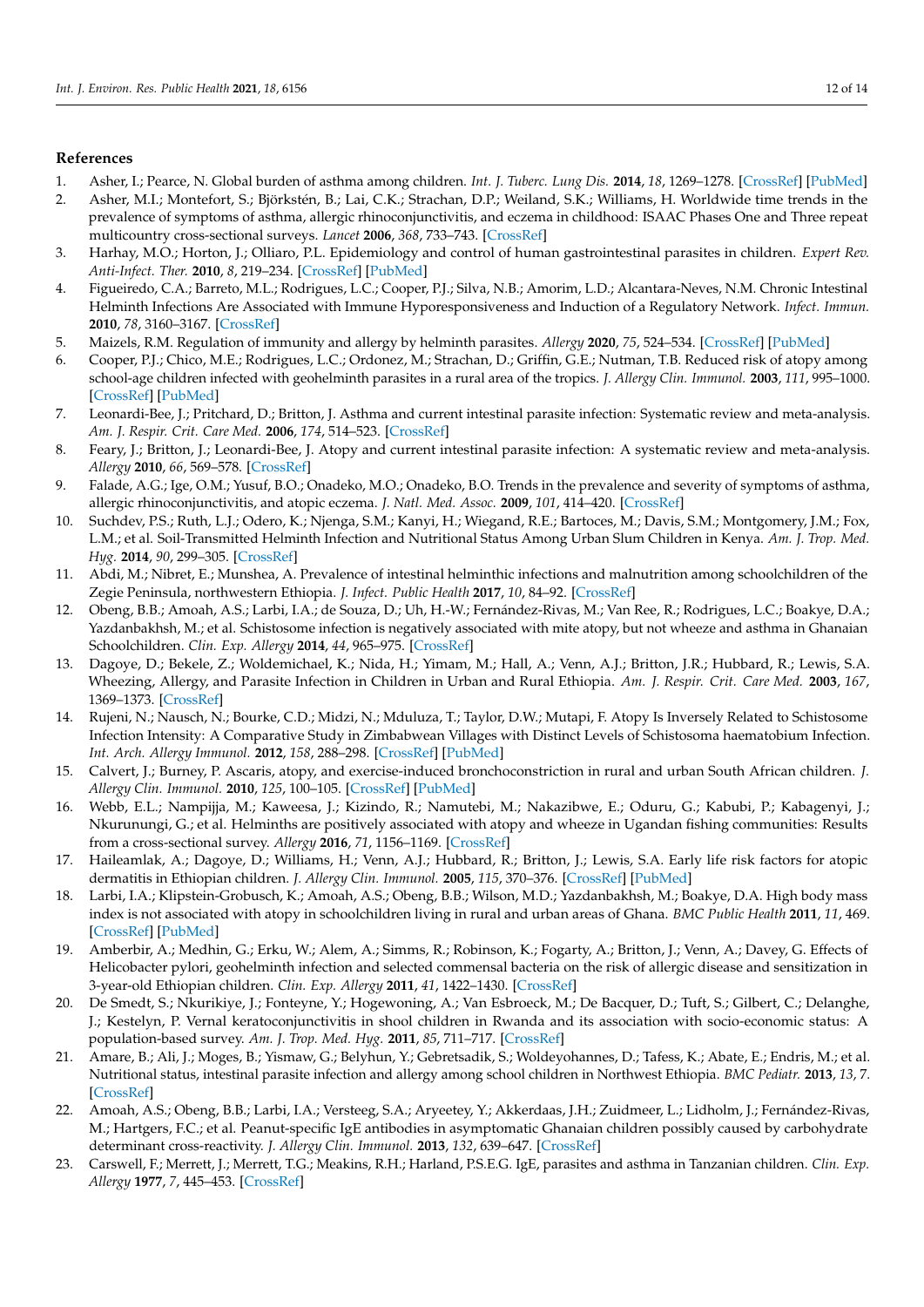- <span id="page-12-0"></span>24. Rosário, E.V.N.; Costa, D.; Francisco, D.; Brito, M. HDSS Profile: The Dande Health and Demographic Surveillance System (Dande HDSS, Angola). *Int. J. Epidemiol.* **2017**, *46*, 1094–1094g. [\[CrossRef\]](http://doi.org/10.1093/ije/dyx072) [\[PubMed\]](http://www.ncbi.nlm.nih.gov/pubmed/28541528)
- <span id="page-12-1"></span>25. De Alegría, M.L.A.R.; Nindia, A.; Moreno, M.; Salvador, F.; Amor, A.; Kanjala, J.; Bocanegra, C.; Molina, I.; Barriga, B.; Colmenares, K.; et al. Prevalence of Strongyloides stercoralis and Other Intestinal Parasite Infections in School Children in a Rural Area of Angola: A Cross-Sectional Study. *Am. J. Trop. Med. Hyg.* **2017**, *97*, 1226–1231. [\[CrossRef\]](http://doi.org/10.4269/ajtmh.17-0159) [\[PubMed\]](http://www.ncbi.nlm.nih.gov/pubmed/28820707)
- <span id="page-12-2"></span>26. Arrais, M.; Lulua, O.; Quifica, F.; Rosado-Pinto, J.; Gama, J.M.R.; Taborda-Barata, L. Prevalence of asthma and allergies in 13-14-year-old adolescents from Luanda, Angola. *Int. J. Tuberc. Lung Dis.* **2017**, *21*, 705–712. [\[CrossRef\]](http://doi.org/10.5588/ijtld.16.0530)
- <span id="page-12-3"></span>27. Arrais, M.; Lulua, O.; Quifica, F.; Rosado-Pinto, J.; Gama, J.M.R.; Taborda-Barata, L. Prevalence of asthma, allergic rhinitis and eczema in 6–7-year-old schoolchildren from Luanda, Angola. *Allergol. Immunopathol.* **2019**, *47*, 523–534. [\[CrossRef\]](http://doi.org/10.1016/j.aller.2018.12.002) [\[PubMed\]](http://www.ncbi.nlm.nih.gov/pubmed/30745247)
- <span id="page-12-4"></span>28. Lule, S.A.; Mpairwe, H.; Nampijja, M.; Akello, F.; Kabagenyi, J.; Namara, B.; Nkurunungi, G.; Kizito, D.; Kahwa, J.; Muhangi, L.; et al. Life-course of atopy and allergy-related disease events in tropical sub-Saharan Africa: A birth cohort study. *Pediatr. Allergy Immunol.* **2017**, *28*, 377–383. [\[CrossRef\]](http://doi.org/10.1111/pai.12719) [\[PubMed\]](http://www.ncbi.nlm.nih.gov/pubmed/28339128)
- <span id="page-12-5"></span>29. Auckland, N.Z.; Munster, F.R.G. ISAAC Study Manual, Fase I. 1993. Available online: [http://isaac.auckland.ac.nz/phases/](http://isaac.auckland.ac.nz/phases/phaseone/phaseonemanual.pdf) [phaseone/phaseonemanual.pdf](http://isaac.auckland.ac.nz/phases/phaseone/phaseonemanual.pdf) (accessed on 12 January 2021).
- <span id="page-12-6"></span>30. Ellwood, P.; Asher, M.I.; Beasley, R.; Clayton, T.O.; Stewart, A.W. ISAAC-Phase Three Manual. 2000. Available online: [http:](http://isaac.auckland.ac.nz/phases/phasethree/phasethreemanual.pdf) [//isaac.auckland.ac.nz/phases/phasethree/phasethreemanual.pdf](http://isaac.auckland.ac.nz/phases/phasethree/phasethreemanual.pdf) (accessed on 12 January 2021).
- <span id="page-12-7"></span>31. Weiland, S.K.; Björkstén, B.; Brunekreef, B.; Cookson, W.O.C.; Von Mutius, E.; Strachan, D.P. Phase II of the International Study of Asthma and Allergies in Childhood (ISAAC II): Rationale and methods. *Eur. Respir. J.* **2004**, *24*, 406–412. [\[CrossRef\]](http://doi.org/10.1183/09031936.04.00090303) [\[PubMed\]](http://www.ncbi.nlm.nih.gov/pubmed/15358699)
- <span id="page-12-8"></span>32. Pinto, J.R. ISAAC 20 anos em Portugal. *Acta Pediatr. Port.* **2011**, *42*, 25–48.
- <span id="page-12-9"></span>33. Heinzerling, L.; Mari, A.; Bergmann, K.; Bresciani, M.; Burbach, G.; Darsow, U.; Durham, S.; Fokkens, W.; Gjomarkaj, M.; Haahtela, T.; et al. The skin prick test—European standards. *Clin. Transl. Allergy* **2013**, *3*, 3. [\[CrossRef\]](http://doi.org/10.1186/2045-7022-3-3)
- <span id="page-12-10"></span>34. Naspitz, C.K.; Solé, D.; Aguiar, M.C.; Chavarria, M.L.; Filho, N.R.; Zuliani, A.; Toledo, E.C.; Barreto, B.A.P.; Souza, L.S.F.; Proal, G. Phadiatop® in the diagnosis of respiratory allergy in children: Allergy Project-PROAL. *J. Pediatr.* **2004**, *80*, 217–222. [\[CrossRef\]](http://doi.org/10.2223/1186)
- <span id="page-12-11"></span>35. Lau, S.; Nilsson, M.; Sulser, C.; Schulz, G.; Borres, M.P.; Wahn, U. Use of Phadiatop® Infant in diagnosis of specific sensitization in young children with wheeze or eczema. *Pediatr. Allergy Immunol.* **2008**, *19*, 337–341. [\[CrossRef\]](http://doi.org/10.1111/j.1399-3038.2007.00649.x) [\[PubMed\]](http://www.ncbi.nlm.nih.gov/pubmed/18221462)
- <span id="page-12-12"></span>36. Montresor, A.; Crompton, D.W.T.; Hall, A.; Bundy, D.A.P.; Savioli, L. *Guidelines for the Evaluation of Soil-Transmitted Helminthiais and Schistomiasis at Community Level*; WHO: Geneva, Switzerland, 1998; Available online: [https://apps.who.int/iris/bitstream/](https://apps.who.int/iris/bitstream/handle/10665/63821/WHO_CTD_SIP_98.1.pdf?sequence=1&isAllowed=y) [handle/10665/63821/WHO\\_CTD\\_SIP\\_98.1.pdf?sequence=1&isAllowed=y](https://apps.who.int/iris/bitstream/handle/10665/63821/WHO_CTD_SIP_98.1.pdf?sequence=1&isAllowed=y) (accessed on 12 December 2020).
- <span id="page-12-13"></span>37. World Health Organization (WHO). *Helminth Control in School-Age Children: A Guide for Managers of Control Programmes*, 2nd ed.; WHO: Geneva, Switzerland, 2011; Available online: [https://apps.who.int/iris/bitstream/handle/10665/44671/9789241548267\\_](https://apps.who.int/iris/bitstream/handle/10665/44671/9789241548267_eng.pdf?sequence=1) [eng.pdf?sequence=1](https://apps.who.int/iris/bitstream/handle/10665/44671/9789241548267_eng.pdf?sequence=1) (accessed on 12 December 2020).
- <span id="page-12-14"></span>38. Butt, N.M.; Lambert, J.; Ali, S.; Beer, P.A.; Cross, N.C.P.; Duncombe, A.; Ewing, J.; Harrison, C.N.; Knapper, S.; McLornan, D.; et al. Guideline for the investigation and management of eosinophilia. *Br. J. Haematol.* **2017**, *176*, 553–572. [\[CrossRef\]](http://doi.org/10.1111/bjh.14488)
- <span id="page-12-15"></span>39. Magalhães, R.J.S.; Langa, A.; Pedro, J.M.; Sousa-Figueiredo, J.C.; Clements, A.C.; Nery, S.V. Role of malnutrition and parasite infections in the spatial variation in children's anaemia risk in northern Angola. *Geospat. Health* **2013**, *7*, 341. [\[CrossRef\]](http://doi.org/10.4081/gh.2013.91)
- <span id="page-12-16"></span>40. Mpairwe, H.; Amoah, A.S. Parasites and allergy: Observations from Africa. *Parasite Immunol.* **2018**, *41*, e12589. [\[CrossRef\]](http://doi.org/10.1111/pim.12589) [\[PubMed\]](http://www.ncbi.nlm.nih.gov/pubmed/30216486)
- <span id="page-12-17"></span>41. Cai, Y.; Zhou, J.; Webb, D.C. Treatment of mice with fenbendazole attenuates allergic airways inflammation and Th2 cytokine production in a model of asthma. *Immunol. Cell Biol.* **2009**, *87*, 623–629. [\[CrossRef\]](http://doi.org/10.1038/icb.2009.47)
- <span id="page-12-18"></span>42. Hamid, F.; Versteeg, S.A.; Wiria, A.E.; Wammes, L.J.; Wahyuni, S.; Supali, T.; Sartono, E.; van Ree, R.; Yazdanbakhsh, M. Molecular diagnostics and lack of clinical allergy in helminth-endemic areas in Indonesia. *J. Allergy Clin. Immunol.* **2017**, *140*, 1196–1199. [\[CrossRef\]](http://doi.org/10.1016/j.jaci.2017.04.040)
- <span id="page-12-19"></span>43. Wilson, J.M.; Keshavarz, B.; James, H.R.; Retterer, M.K.; Schuyler, A.J.; Knoedler, A.; Workman, L.J.; Ng'Ang'A, L.; Chico, M.E.; Rönmark, E.; et al. α-Gal specific-IgE prevalence and levels in Ecuador and Kenya: Relation to diet, parasites, and IgG4. *J. Allergy Clin. Immunol.* **2021**, *147*, 1393–1401. [\[CrossRef\]](http://doi.org/10.1016/j.jaci.2020.12.650)
- <span id="page-12-20"></span>44. Amoah, A.S.; Asuming-Brempong, E.; Obeng, B.B.; Versteeg, S.A.; Larbi, I.A.; Aryeetey, Y.; Platts-Mills, T.A.E.; Mari, A.; Brzezicka, K.; Gyan, B.A.; et al. Identification of dominant anti-glycan IgE responses in school children by glycan microarray. *J. Allergy Clin. Immunol.* **2018**, *141*, 1130–1133. [\[CrossRef\]](http://doi.org/10.1016/j.jaci.2017.09.040)
- <span id="page-12-21"></span>45. Nkurunungi, G.; Mpairwe, H.; Versteeg, S.A.; Van Diepen, A.; Nassuuna, J.; Kabagenyi, J.; Nambuya, I.; Sanya, R.E.; Nampijja, M.; Serna, S.; et al. Cross-reactive carbohydrate determinant-specific IgE obscures true atopy and exhibits α-1,3-fucose epitope-specific inverse associations with asthma. *Allergy* **2021**, *76*, 233–246. [\[CrossRef\]](http://doi.org/10.1111/all.14469) [\[PubMed\]](http://www.ncbi.nlm.nih.gov/pubmed/32568414)
- <span id="page-12-22"></span>46. Holzweber, F.; Svehla, E.; Fellner, W.; Dalik, T.; Stubler, S.; Hemmer, W.; Altmann, F. Inhibition of IgE binding to cross-reactive carbohydrate determinants enhances diagnostic selectivity. *Allergy* **2013**, *68*, 1269–1277. [\[CrossRef\]](http://doi.org/10.1111/all.12229) [\[PubMed\]](http://www.ncbi.nlm.nih.gov/pubmed/24107260)
- <span id="page-12-23"></span>47. Sousa-Figueiredo, J.C.; Gamboa, D.; Pedro, J.; Fançony, C.; Langa, A.J.; Magalhães, R.J.S.; Stothard, R.; Nery, S.V. Epidemiology of Malaria, Schistosomiasis, Geohelminths, Anemia and Malnutrition in the Context of a Demographic Surveillance System in Northern Angola. *PLoS ONE* **2012**, *7*, e33189. [\[CrossRef\]](http://doi.org/10.1371/journal.pone.0033189) [\[PubMed\]](http://www.ncbi.nlm.nih.gov/pubmed/22493664)
- <span id="page-12-24"></span>48. Minsa, W.; Who, U. *Baseline Survey for Helminth Control in School-Aged Children in Angola*; Ministério da Saúde: Luanda, Angola, 2005.